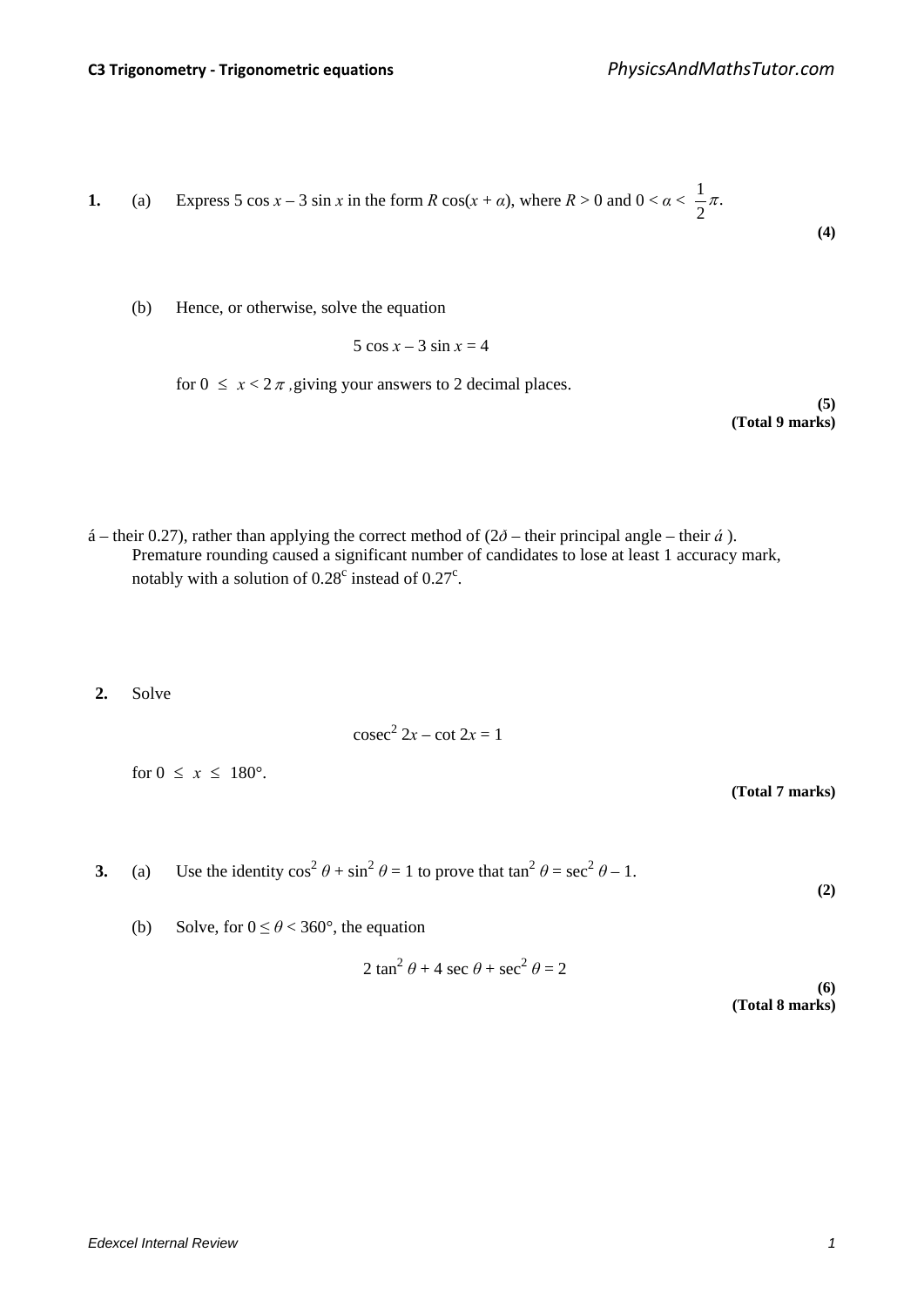**4.** (a) Use the identity  $cos(A + B) = cosA cosB - sinA sinB$ , to show that

$$
\cos 2A = 1 - 2\sin^2 A \tag{2}
$$

The curves  $C_1$  and  $C_2$  have equations

$$
C_1: y = 3\sin 2x
$$
  

$$
C_2: y = 4\sin^2 x - 2\cos 2x
$$

(b) Show that the *x*-coordinates of the points where  $C_1$  and  $C_2$  intersect satisfy the equation

$$
4\cos 2x + 3\sin 2x = 2\tag{3}
$$

(c) Express  $4\cos 2x + 3\sin 2x$  in the form  $R \cos(2x - \alpha)$ , where  $R > 0$  and  $0 < \alpha < 90^{\circ}$ , giving the value of  $\alpha$  to 2 decimal places.

**(3)**

**(1)**

(d) Hence find, for  $0 \le x < 180^\circ$ , all the solutions of

 $4\cos 2x + 3\sin 2x = 2$ 

giving your answers to 1 decimal place.

**(4) (Total 12 marks)**

- **5.** (a) Write down sin 2*x* in terms of sin *x* and cos *x*.
	- (b) Find, for  $0 < x < \pi$ , all the solutions of the equation

 $\csc x - 8 \cos x = 0$ 

giving your answers to 2 decimal places.

**(5) (Total 6 marks)**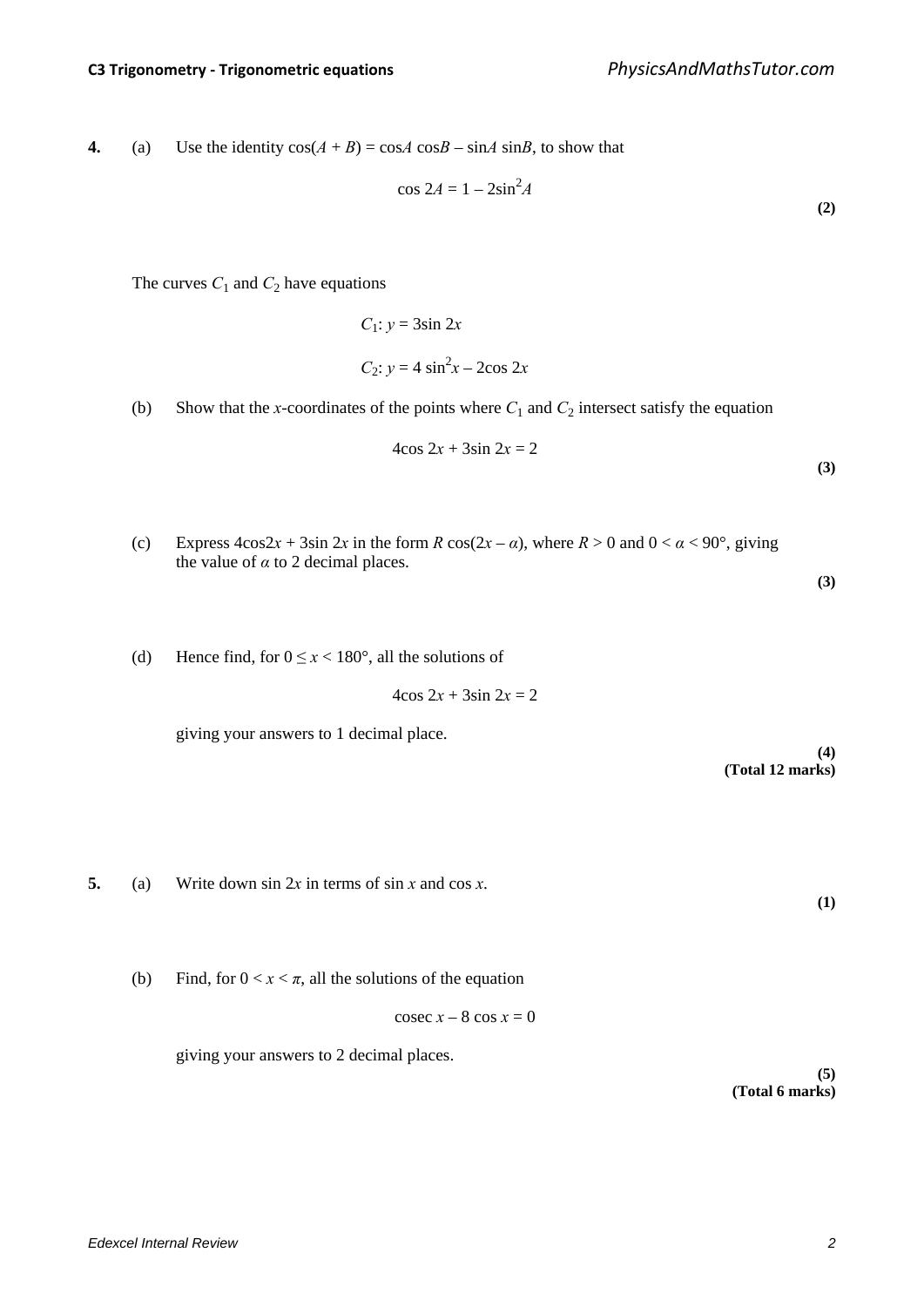**6.** (a) (i) By writing  $3\theta = (2\theta + \theta)$ , show that

$$
\sin 3\theta = 3 \sin \theta - 4 \sin^3 \theta.
$$

(ii) Hence, or otherwise, for  $0 < \theta < \frac{\pi}{2}$ , 3  $0 < \theta < \frac{\pi}{2}$ , solve

$$
8\sin^3\theta - 6\sin\theta + 1 = 0.
$$

Give your answers in terms of *π*.

**(5)**

**(4)**

(b) Using  $\sin(\theta - \alpha) = \sin \theta \cos \alpha - \cos \theta \sin \alpha$ , or otherwise, show that

$$
\sin 15^\circ = \frac{1}{4} (\sqrt{6} - \sqrt{2}).
$$
\n(4)

**(Total 13 marks)**

7. (a) Given that 
$$
\sin^2 \theta + \cos^2 \theta \equiv 1
$$
, show that  $1 + \cot^2 \theta \equiv \csc^2 \theta$ .

**(2)**

(b) Solve, for  $0 \le \theta < 180^{\circ}$ , the equation

$$
2\cot^2\theta - 9\csc\theta = 3,
$$

giving your answers to 1 decimal place.

**(6) (Total 8 marks)**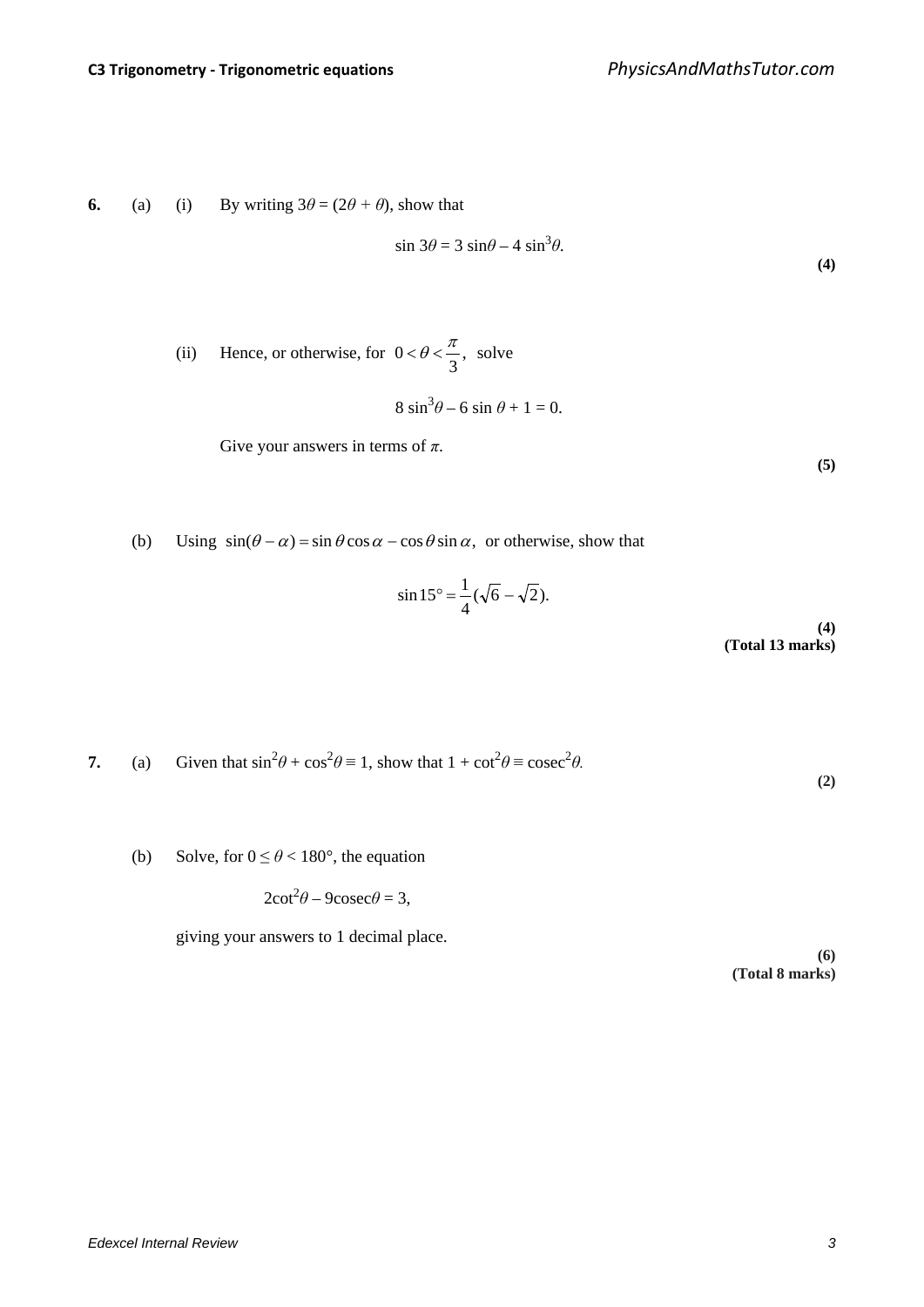8. (a) Using 
$$
\sin^2 \theta + \cos^2 \theta \equiv 1
$$
, show that  $\csc^2 \theta - \cot^2 \theta \equiv 1$ . (2)

(b) Hence, or otherwise, prove that

$$
\csc^4 \theta - \cot^4 \theta \equiv \csc^2 \theta + \cot^2 \theta. \tag{2}
$$

(c) Solve, for  $90^{\circ} < \theta < 180^{\circ}$ ,

$$
\csc^4 \theta - \cot^4 \theta = 2 - \cot \theta. \tag{6}
$$

**(Total 10 marks)**

**9.** (a) Show that

(i) 
$$
\frac{\cos 2x}{\cos x + \sin x} \equiv \cos x - \sin x, \qquad x \neq (n - \frac{1}{4})\pi, \quad n \in \mathbb{Z}
$$
 (2)

(ii) 
$$
\frac{1}{2}(\cos 2x - \sin 2x) \equiv \cos^2 x - \cos x \sin x - \frac{1}{2}
$$
 (3)

## (b) Hence, or otherwise, show that the equation

$$
\cos\theta \bigg(\frac{\cos 2\theta}{\cos\theta + \sin\theta}\bigg) = \frac{1}{2}
$$

can be written as

$$
\sin 2\theta = \cos 2\theta. \tag{3}
$$

(c) Solve, for  $0 \le \theta \le 2\pi$ ,

 $\sin 2\theta = \cos 2\theta$ ,

giving your answers in terms of  $\pi$ .

**(4) (Total 12 marks)**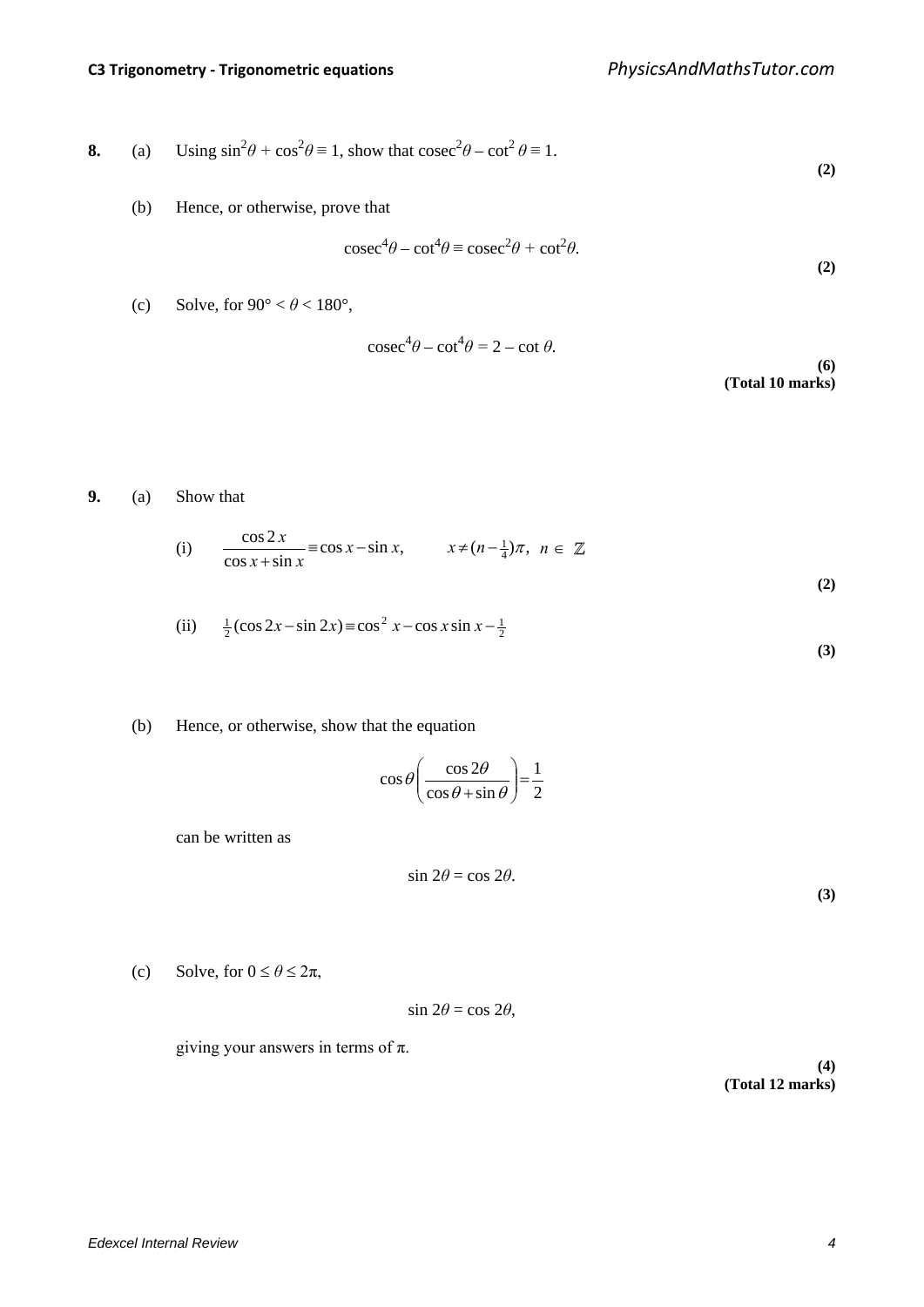**(4)**

**(5)**

**10.**  $f(x) = 12 \cos x - 4 \sin x$ .

Given that  $f(x) = R \cos(x + \alpha)$ , where  $R \ge 0$  and  $0 \le \alpha \le 90^{\circ}$ ,

(a) find the value of *R* and the value of  $\alpha$ .

(b) Hence solve the equation

$$
12\cos x - 4\sin x = 7
$$

for  $0 \le x \le 360^{\circ}$ , giving your answers to one decimal place.

(c) (i) Write down the minimum value of  $12 \cos x - 4 \sin x$ . **(1)** (ii) Find, to 2 decimal places, the smallest positive value of *x* for which this minimum value occurs. **(2) (Total 12 marks)**

```
11. (a) Given that 2 \sin(\theta + 30)^\circ = \cos(\theta + 60)^\circ, find the exact value of tan \theta^\circ.
                                                                                                                                              (5)
```
(b) (i) Using the identity  $\cos (A + B) \equiv \cos A \cos B - \sin A \sin B$ , prove that

$$
\cos 2A \equiv 1 - 2 \sin^2 A.
$$

(ii) Hence solve, for  $0 \le x < 2\pi$ ,

$$
\cos 2x = \sin x,
$$

giving your answers in terms of  $\pi$ .

**(5)**

**(2)**

(iii) Show that  $\sin 2y \tan y + \cos 2y = 1$ , for  $0 \le y < \frac{1}{2} \pi$ .

**(3) (Total 15 marks)**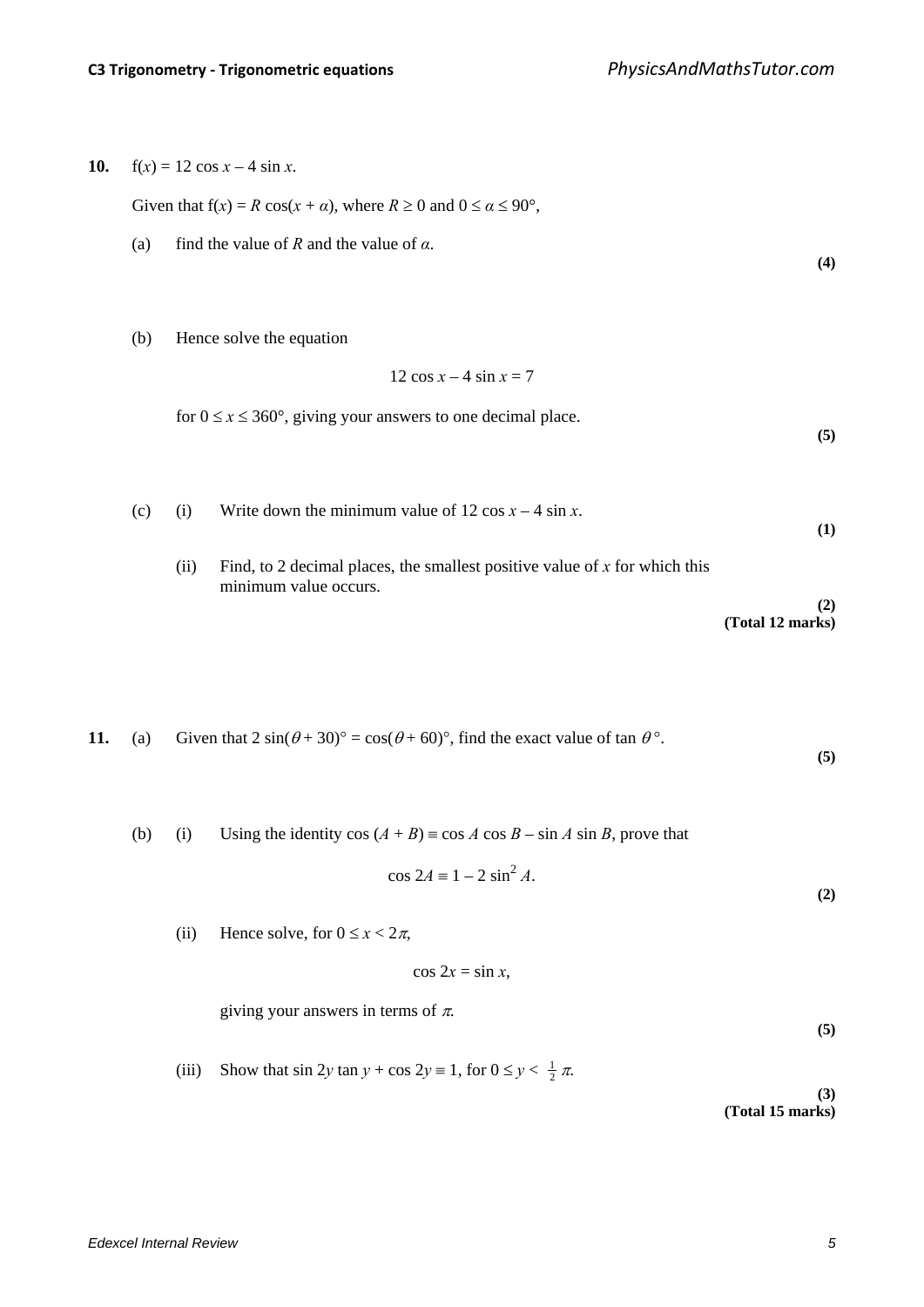12. (a) Given that 
$$
\sin^2 \theta + \cos^2 \theta = 1
$$
, show that  $1 + \tan^2 \theta = \sec^2 \theta$ . (2)

(b) Solve, for  $0 \le \theta < 360^{\circ}$ , the equation

$$
2\tan^2\theta + \sec\theta = 1,
$$

giving your answers to 1 decimal place.

**(6) (Total 8 marks)**

**13.** (a) Using the identity  $cos(A + B) = cosA cosB - sinA sinB$ , prove that

$$
\cos 2A \equiv 1 - 2\sin^2 A. \tag{2}
$$

(b) Show that

$$
2\sin 2\theta - 3\cos 2\theta - 3\sin \theta + 3 \equiv \sin \theta (4\cos \theta + 6\sin \theta - 3). \tag{4}
$$

(c) Express 4 cos 
$$
\theta
$$
 + 6 sin  $\theta$  in the form R sin( $\theta$  +  $\alpha$ ), where R > 0 and 0 <  $\alpha$  <  $\frac{1}{2}\pi$ .

**(4)**

(d) Hence, for  $0 \le \theta < \pi$ , solve

$$
2\sin 2\theta = 3(\cos 2\theta + \sin \theta - 1),
$$

giving your answers in radians to 3 significant figures, where appropriate.

**(5) (Total 15 marks)**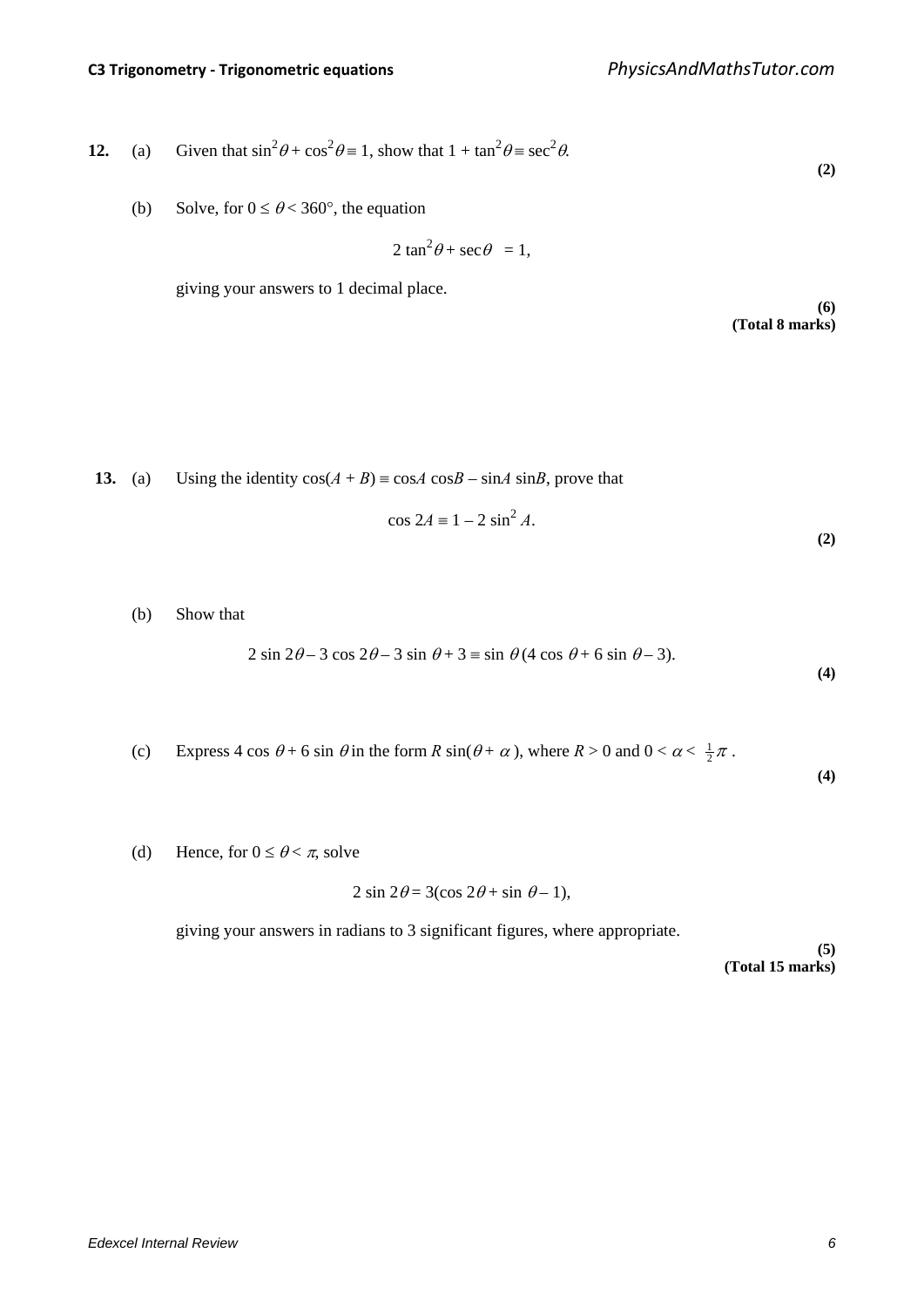**14.**



This diagram shows an isosceles triangle *ABC* with  $AB = AC = 4$  cm and  $\angle BAC = 2\theta$ .

The mid-points of *AB* and *AC* are *D* and *E* respectively. Rectangle *DEFG* is drawn, with *F* and *G* on *BC*. The perimeter of rectangle *DEFG* is *P* cm.

- (a) Show that  $DE = 4 \sin \theta$ . **(2)**
- (b) Show that  $P = 8 \sin \theta + 4 \cos \theta$ .
- (c) Express *P* in the form  $R \sin(\theta + \alpha)$ , where  $R > 0$  and  $0 < \alpha < \alpha$ 2  $\frac{\pi}{2}$ .

Given that  $P = 8.5$ ,

(d) find, to 3 significant figures, the possible values of θ*.*

**(5) (Total 13 marks)**

**15.** (a) Sketch, on the same axes, in the interval  $0 \le x \le 180$ , the graphs of

 $y = \tan x^\circ$  and  $y = 2 \cos x^\circ$ ,

showing clearly the coordinates of the points at which the graphs meet the axes.

**(4)**

**(2)**

**(4)**

(b) Show that tan  $x^\circ = 2 \cos x^\circ$  can be written as

$$
2\sin^2 x^\circ + \sin x^\circ - 2 = 0. \tag{3}
$$

(c) Hence find the values of *x*, in the interval  $0 \le x \le 180$ , for which tan  $x^{\circ} = 2 \cos x^{\circ}$ .

**(4) (Total 11 marks)**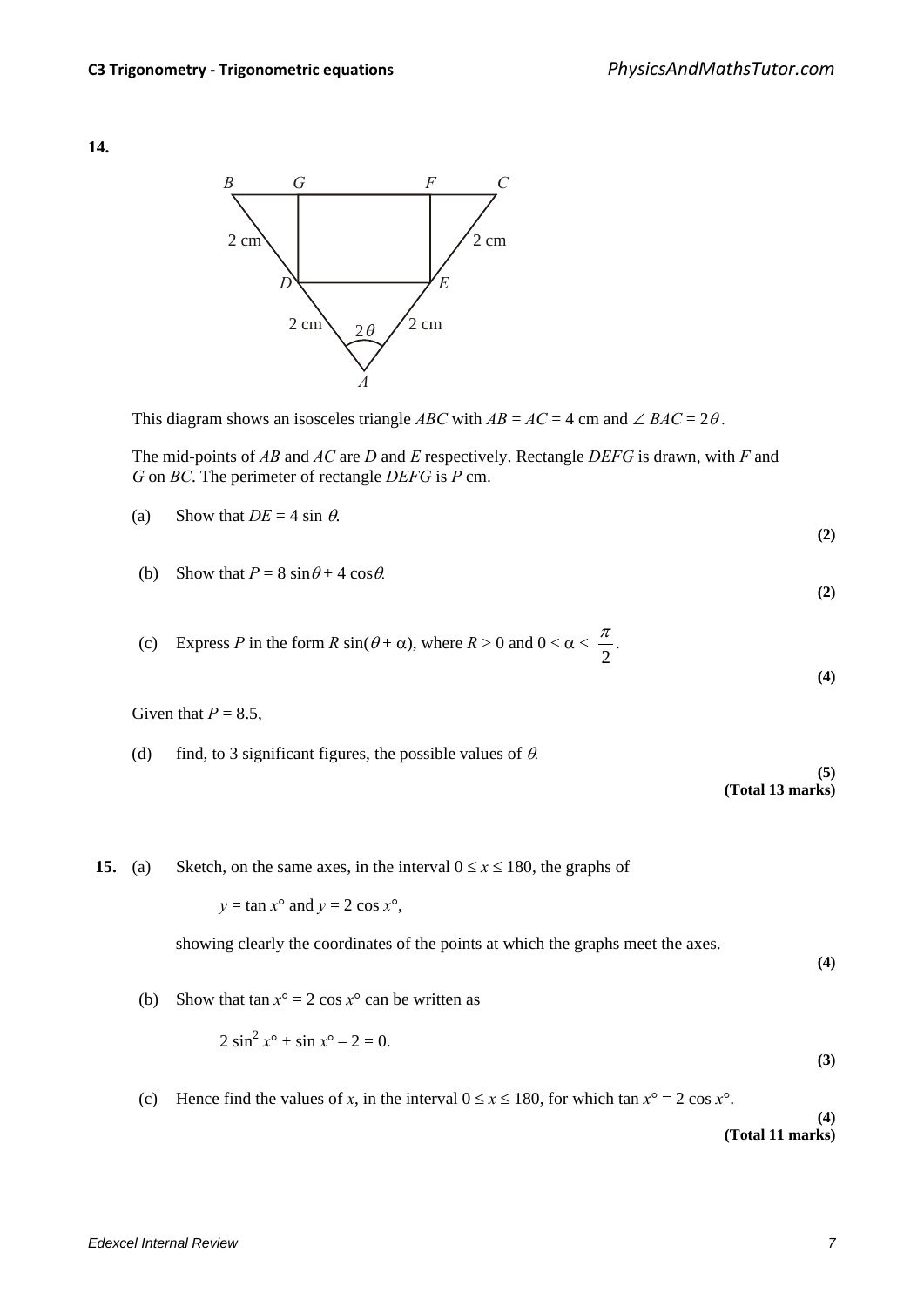**16.** (i) (a) Express 
$$
(12 \cos \theta - 5 \sin \theta)
$$
 in the form  $R \cos (\theta + \alpha)$ , where  $R > 0$  and  $0 < \alpha < 90^\circ$ .

(b) Hence solve the equation

$$
12\cos\theta - 5\sin\theta = 4,
$$

for  $0 < \theta < 90^{\circ}$ , giving your answer to 1 decimal place.

(ii) Solve

$$
8 \cot \theta - 3 \tan \theta = 2,
$$

for  $0 < \theta < 90^{\circ}$ , giving your answer to 1 decimal place.

**(5) (Total 12 marks)**

**(4)**

**(3)**

17. (i) Given that 
$$
\cos(x + 30)^\circ = 3 \cos(x - 30)^\circ
$$
, prove that  $\tan x^\circ = -\frac{\sqrt{3}}{2}$ . (5)

(ii) (a) Prove that 
$$
\frac{1 - \cos 2\theta}{\sin 2\theta} = \tan \theta.
$$
 (3)

(b) Verify that  $\theta = 180^\circ$  is a solution of the equation sin  $2\theta = 2 - 2 \cos 2\theta$ .

**(1)**

(c) Using the result in part (a), or otherwise, find the other two solutions,  $0 < \theta < 360^{\circ}$ , of the equation  $\sin 2\theta = 2 - 2 \cos 2\theta$ . **(4)**

**(Total 13 marks)**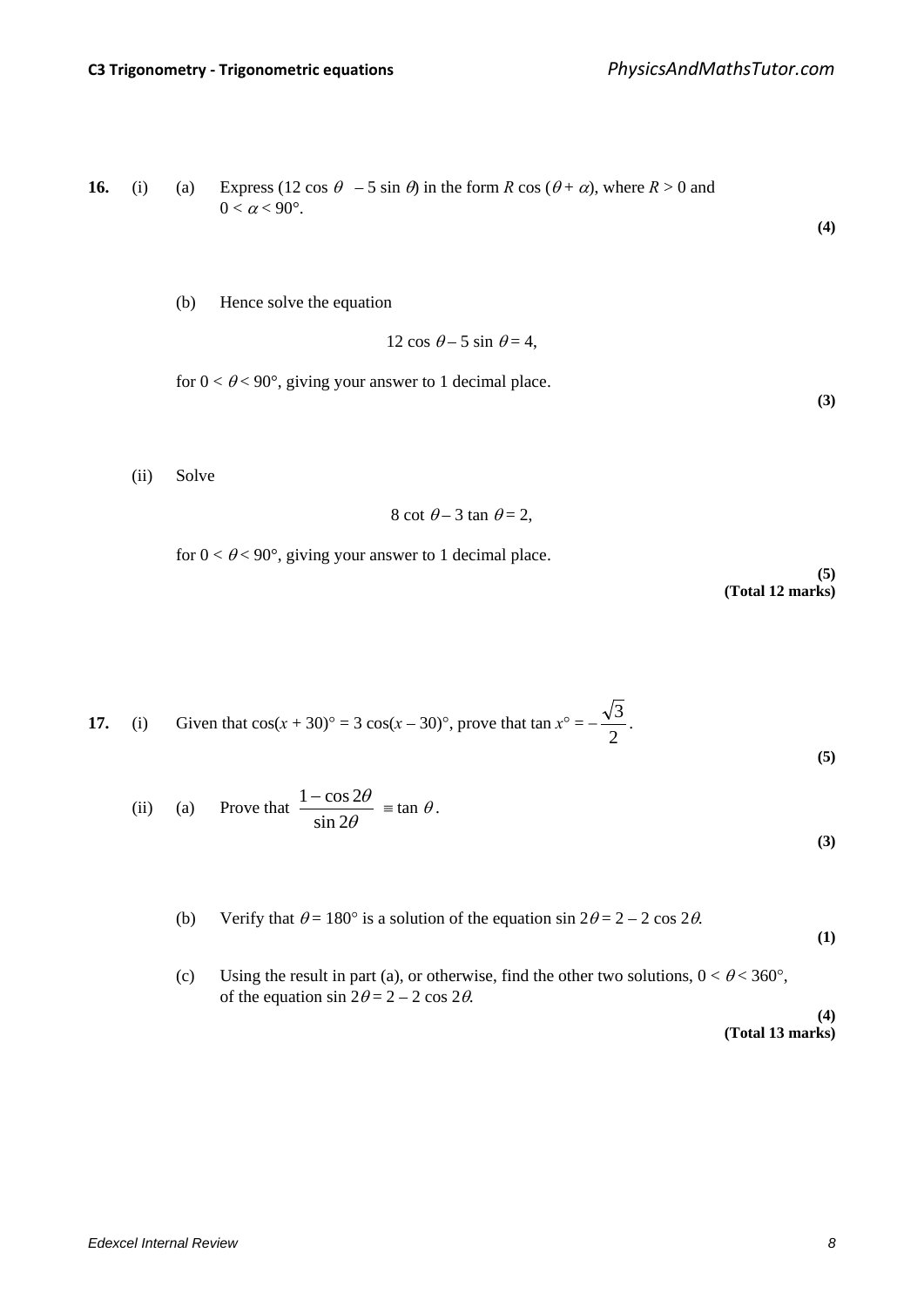**18.** (a) Express 
$$
\sin x + \sqrt{3} \cos x
$$
 in the form  $R \sin (x + \alpha)$ , where  $R > 0$  and  $0 < \alpha < 90^{\circ}$ .

(b) Show that the equation sec  $x + \sqrt{3}$  cosec  $x = 4$  can be written in the form

$$
\sin x + \sqrt{3} \cos x = 2 \sin 2x. \tag{3}
$$

(c) Deduce from parts (a) and (b) that sec  $x + \sqrt{3}$  cosec  $x = 4$  can be written in the form

$$
\sin 2x - \sin (x + 60^\circ) = 0. \tag{1}
$$

(d) Hence, using the identity  $\sin X - \sin Y = 2 \cos X$ 2 sin 2  $\frac{X+Y}{Y}$  sin  $\frac{X-Y}{Y}$ , or otherwise, find the values of *x* in the interval  $0 \le x \le 180^\circ$ , for which sec  $x + \sqrt{3}$  cosec  $x = 4$ . **(5) (Total 13 marks)**

**(4)**

- **19.** On separate diagrams, sketch the curves with equations
	- (a)  $y = \arcsin x$ ,  $-1 \le x \le 1$ ,
	- (b)  $y = \sec x, \quad -\frac{\pi}{3} \le x \le \frac{\pi}{3}$ 3  $\frac{\pi}{2}$ , stating the coordinates of the end points of your curves in each case.

**(4)**

Use the trapezium rule with five equally spaced ordinates to estimate the area of the region bounded by the curve with equation  $y = \sec x$ , the *x*-axis and the lines  $x = \frac{\pi}{3}$  and  $x = -\frac{\pi}{3}$ , giving your answer to two decimal places.

> **(4) (Total 8 marks)**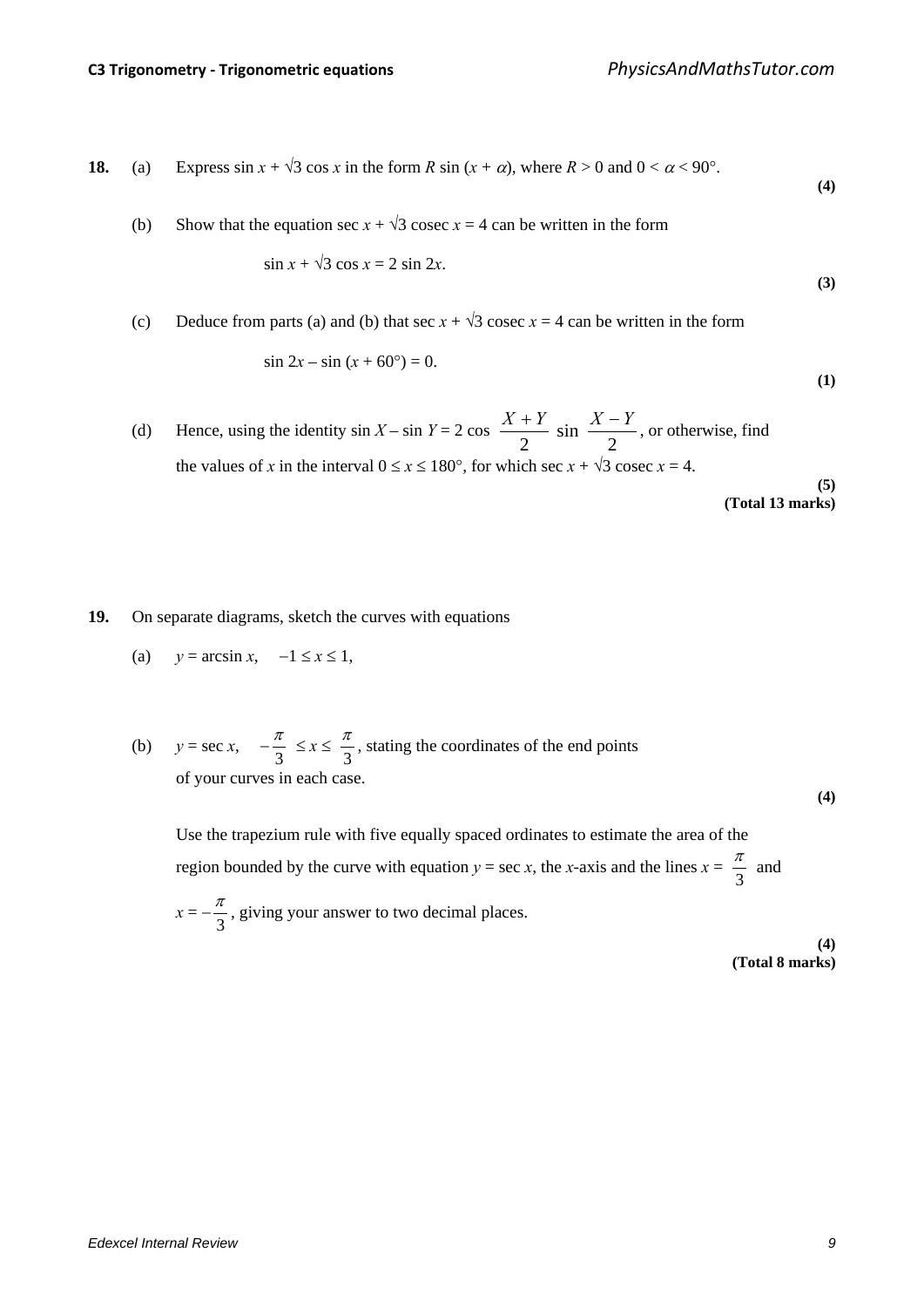**(2)**

**20.** (a) Prove that for all values of *x*,

$$
\sin x + \sin (60^\circ - x) \equiv \sin (60^\circ + x). \tag{4}
$$

- (b) Given that sin 84° sin 36° = sin  $\alpha$ °, deduce the exact value of the acute angle  $\alpha$ .
- (c) Solve the equation

 $4 \sin 2x + \sin (60^\circ - 2x) = \sin (60^\circ + 2x) - 1$ 

for values of *x* in the interval  $0 \le x < 360^{\circ}$ , giving your answers to one decimal place. **(5) (Total 11 marks)**

**21.** Find, giving your answers to two decimal places, the values of *w*, *x*, *y* and *z* for which

|     | (a) $e^{-w} = 4$ , | (2) |
|-----|--------------------|-----|
| (b) | $arctan x = 1$ ,   |     |

$$
\left( 2\right)
$$

- (c)  $\ln (y + 1) \ln y = 0.85$ **(4)**
- (d)  $\cos z + \sin z = \frac{1}{3}, -\pi < z < \pi.$ **(5) (Total 13 marks)**
- **22.** In a particular circuit the current, *I* amperes, is given by

 $I = 4 \sin \theta - 3 \cos \theta$ ,  $\theta > 0$ ,

where  $\theta$  is an angle related to the voltage.

Given that  $I = R \sin (\theta - \alpha)$ , where  $R > 0$  and  $0 \le \alpha < 360^{\circ}$ ,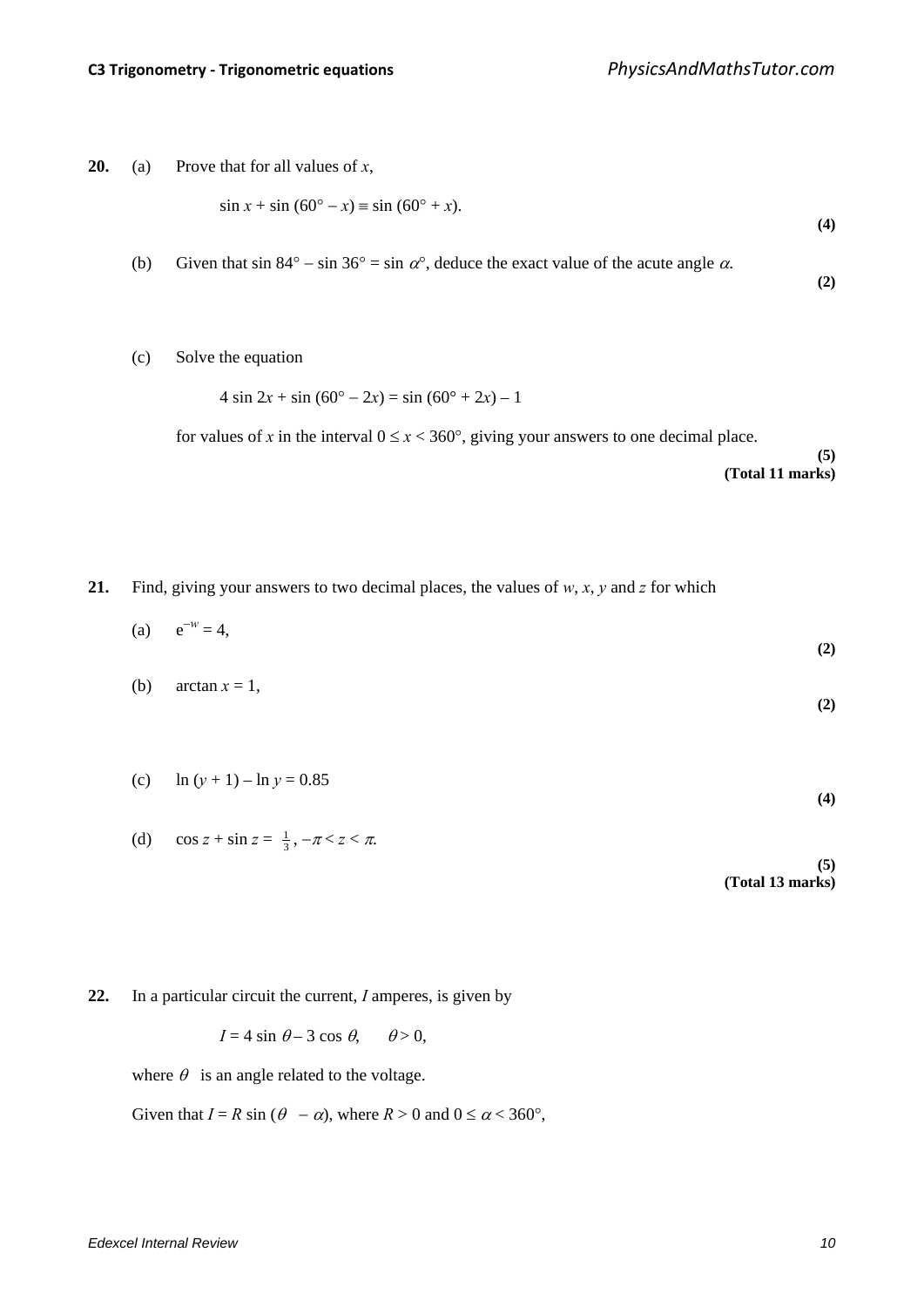| (b) | Hence solve the equation 4 sin $\theta$ – 3 cos $\theta$ = 3 to find the values of $\theta$ between | (4)                     |
|-----|-----------------------------------------------------------------------------------------------------|-------------------------|
|     | 0 and $360^\circ$ .                                                                                 | (5)                     |
| (c) | Write down the greatest value for <i>I</i> .                                                        | (1)                     |
| (d) | Find the value of $\theta$ between 0 and 360 $^{\circ}$ at which the greatest value of I occurs.    | (2)<br>(Total 12 marks) |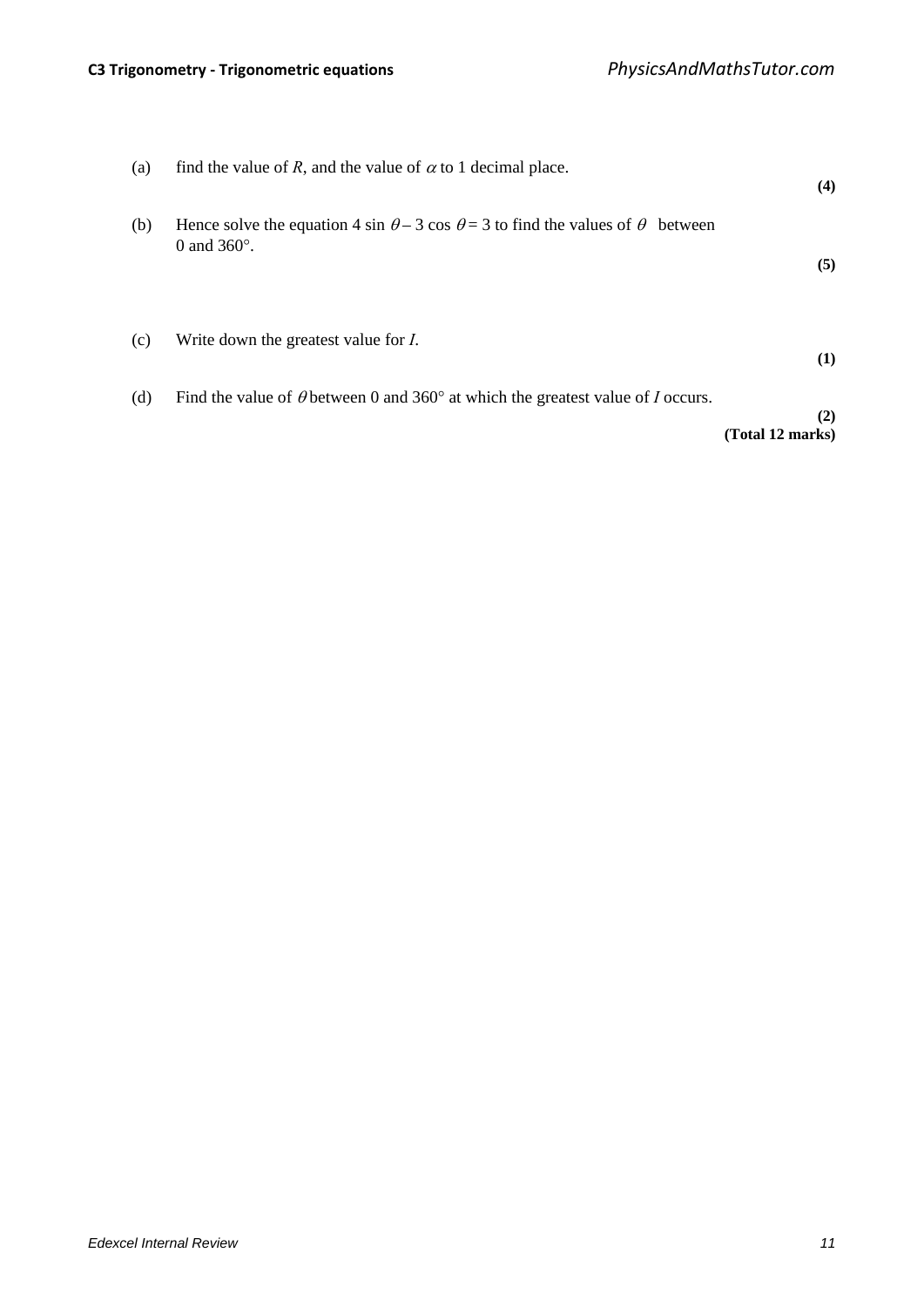**1.** (a)  $5\cos x - 3\sin x = R \cos(x + \alpha), R > 0, 0 < x < \frac{\pi}{2}$  $5\cos x - 3\sin x = R\cos x \cos \alpha - R \sin x \sin \alpha$ Equate cos *x*:  $5 = R \cos \alpha$ Equate sin *x*:  $3 = R \sin \alpha$  $R = \sqrt{5^2 + 3^2}$ ;  $= \sqrt{34}$ { $= 5.83095...$ }<br> $R^2 = 5^2 + 3^2$  M1;  $\sqrt{34}$  or awrt 5.8 A1  $\tan \alpha = \frac{3}{5} \Rightarrow \alpha = 0.5404195003...^c$   $\tan \alpha = \pm \frac{3}{5}$  or  $\tan \alpha = \pm \frac{5}{3}$  or  $\sin \alpha = \pm \frac{3}{\text{their } R}$  or  $\cos \alpha = \pm \frac{5}{\text{their } R} \text{or}$  M1 *α* = awrt 0.54 or *α* = awrt 0.17*π* or or awrt 5.8  $\alpha = \frac{\pi}{\sqrt{2}}$  A1 4

Hence,  $5\cos x - 3\sin x = \sqrt{34} \cos(x + 0.5404)$ 

(b) 
$$
5\cos x - 3\sin x = 4
$$
  
\n $\sqrt{34} \cos(x + 0.5404) =$   
\n $\frac{4}{\sqrt{34}} \{= 0.68599...\}$   
\n $(x + 0.5404) = 0.814826916...\$   
\n $(x + 0.5404) = 0.814826916...\$   
\n $\frac{4}{\sqrt{100}}\$   
\nFor applying  $\cos^{-1}$   
\n $\left(\frac{4}{\sqrt{100}}\right)$   
\n $x = 0.2744...\$   
\n $(x + 0.5404) = 2\pi - 0.814826916...\$   
\n $\{= 5.468358...\$   
\n $x = 4.9279...\$   
\n $x = 4.9279...\$   
\nHence,  $x = \{0.27, 4.93\}$   
\n $x = 2.7, 4.93$   
\n $x = 4.927, 4.93$   
\n $x = 4.927, 4.93$   
\n $x = 4.927, 4.93$   
\n $x = 4.927, 4.93$   
\n $x = 4.927, 4.93$   
\n $x = 4.927, 4.93$   
\n $x = 4.927, 4.93$   
\n $x = 4.927, 4.93$ 

## **Note**

If there are any EXTRA solutions inside the range  $0 \le x < 2\pi$ , then withhold the final accuracy mark if the candidate would otherwise score all 5 marks. Also ignore EXTRA solutions outside the range  $0 \le x < 2\pi$ .

**[9]**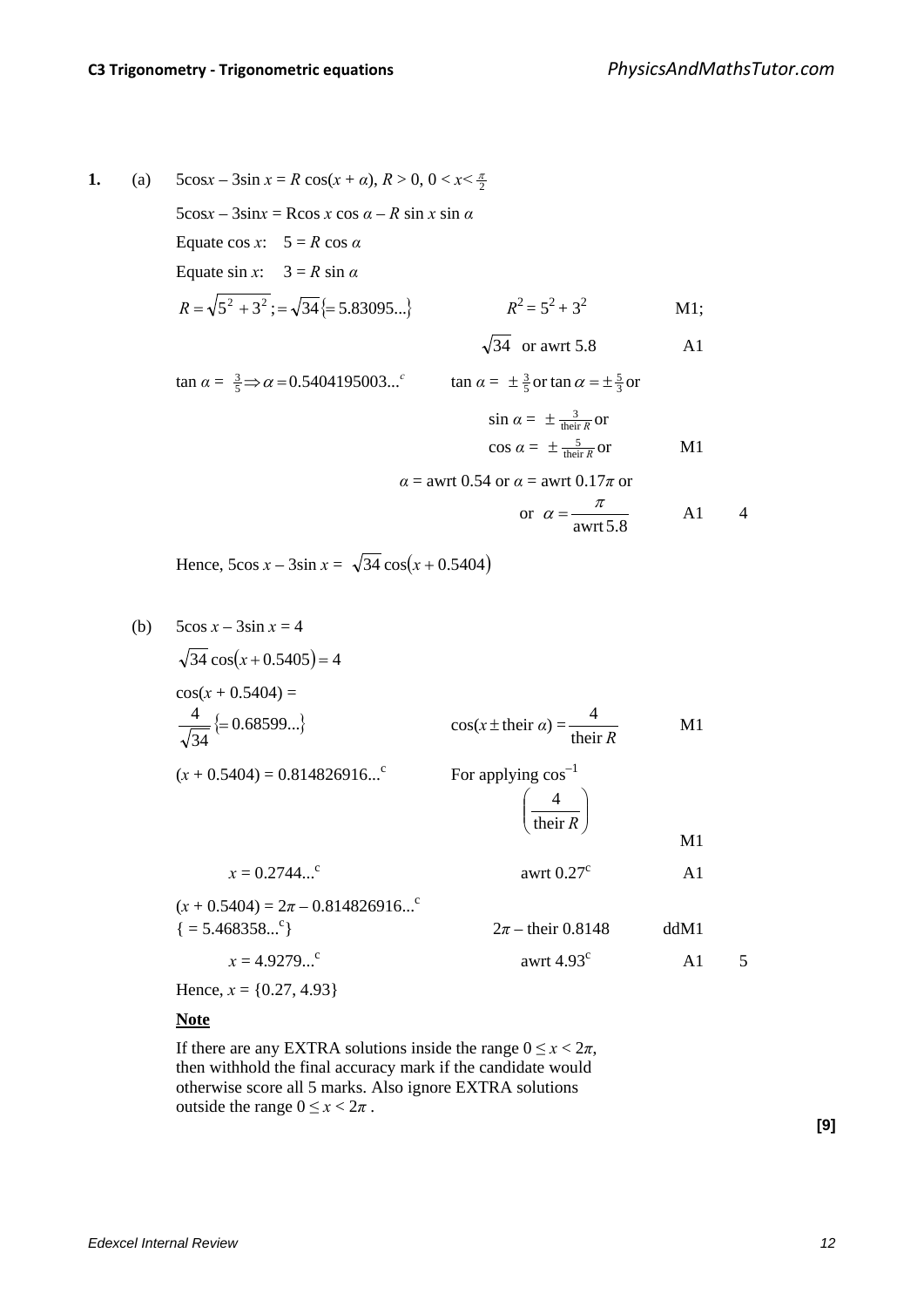| Using $\csc^2 2x = 1 + \cot^2 2x$ gives<br>Writing down or using<br>$\csc^2 2x = \pm 1 \pm \cot^2 2x$                                                                | M1   |
|----------------------------------------------------------------------------------------------------------------------------------------------------------------------|------|
| or $\csc^2\theta = \pm 1 \pm \cot^2\theta$                                                                                                                           |      |
| For either $\frac{\cot^2 2x - \cot 2x}{\cot^2 2x}$ = cot 2x                                                                                                          | A1   |
| Attempt to factorise or solve a<br>quadratic (See rules for<br>factorising quadratics) or<br>cancelling out cot 2x from both<br>sides.                               | dM1  |
| Both cot $2x = 0$ and cot $2x = 1$ .                                                                                                                                 | A1   |
| Candidate attempts to divide at least<br>one of their principal anglesby 2.<br>This will be usually implied by<br>seeing $x = 22.5$ resulting from<br>$\cot 2x = 1.$ | ddM1 |
|                                                                                                                                                                      |      |
| $\cot 2x = 1 \implies \tan 2x = 1 \implies 2x = 45,$                                                                                                                 |      |
|                                                                                                                                                                      |      |
| <b><i>Both</i></b> $x = 22.5$ and $x = 112.5$<br>Overall, $x = \{22.5, 45, 112.5, 135\}$                                                                             | A1   |
| <b><i>Both</i></b> $x = 45$ and $x = 135$                                                                                                                            | B1   |
| If there are any EXTRA solutions inside the range $0 \le x \le 180^{\circ}$<br>and the candidate would otherwise score FULL MARKS then                               |      |
|                                                                                                                                                                      |      |

3. (a) 
$$
\cos^2 \theta + \sin^2 \theta = 1 \div \cos^2 \theta
$$
  
\n
$$
\frac{\cos^2 \theta}{\cos^2 \theta} + \frac{\sin^2 \theta}{\cos^2 \theta} = \frac{1}{\cos^2 \theta}
$$
\nDividing  $\cos^2 \theta + \sin^2 \theta = 1$  by M1  
\n $\cos^2 \theta$  to give underlined equation.  
\n $1 + \tan^2 \theta = \sec^2 \theta$ 

$$
\tan^2 \theta = \sec^2 \theta - 1
$$
 (as required) **AG** Complete proof. A1 cos 2

*Edexcel Internal Review 13*

**[7]**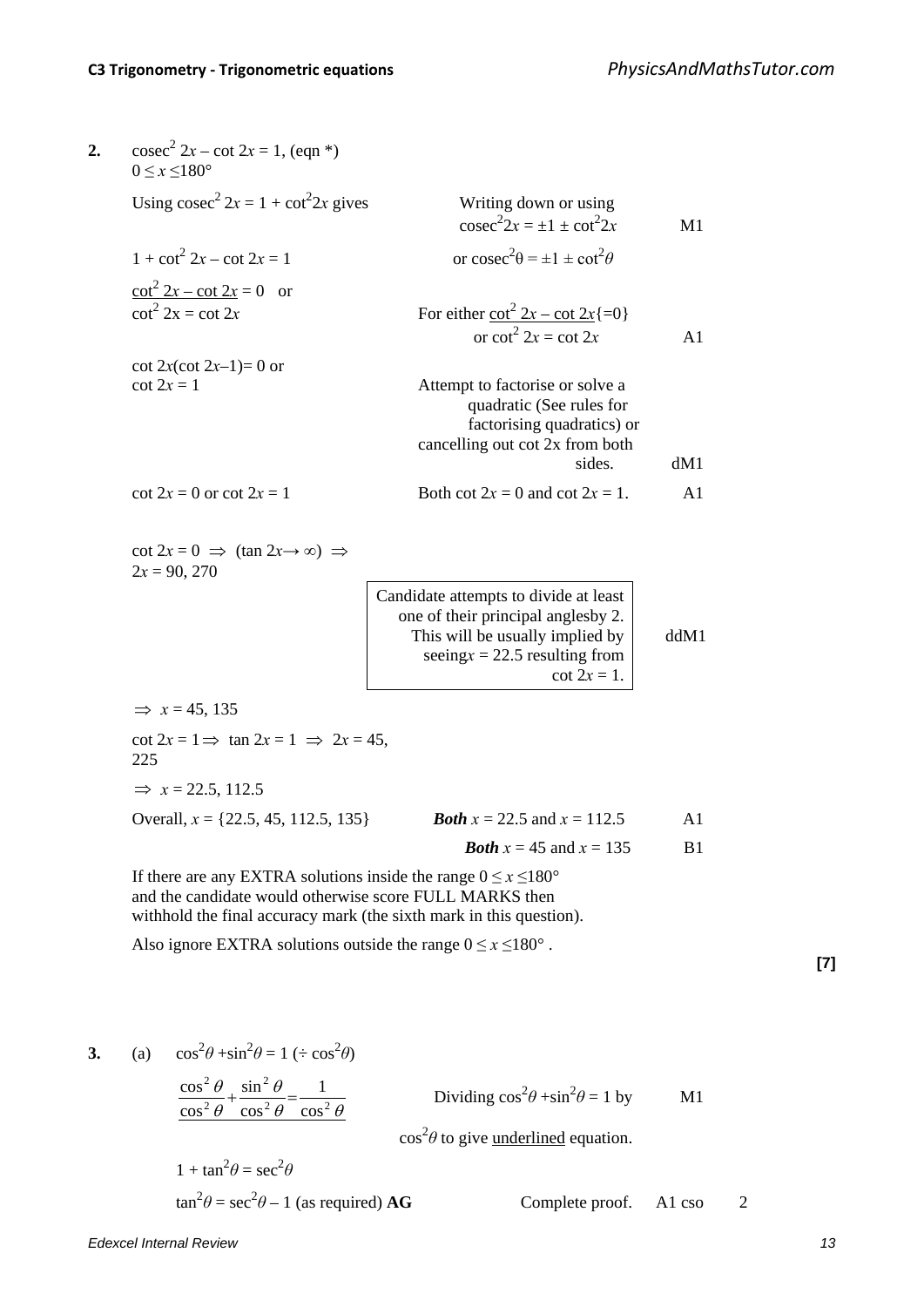No errors seen.

| (b) | $2\tan^2\theta + 4\sec\theta + \sec^2\theta = 2$ , (eqn *) $0 \le \theta < 360^\circ$ |                                                                                                         |                  |   |  |
|-----|---------------------------------------------------------------------------------------|---------------------------------------------------------------------------------------------------------|------------------|---|--|
|     | $2(\sec^2 \theta - 1) + 4\sec \theta + \sec^2 \theta = 2$                             | Substituting $\tan^2\theta = \sec^2\theta - 1$<br>into eqn * to get a<br>quadratic in $\sec\theta$ only | M1               |   |  |
|     | $2\sec^2\theta - 2 + 4\sec\theta + \sec^2\theta = 2$                                  |                                                                                                         |                  |   |  |
|     | $\frac{3\sec^2\theta + 4\sec\theta - 4}{2} = 0$                                       | Forming a three term "one sided"<br>quadratic expression in $\sec\theta$ .                              | M1               |   |  |
|     | $(\sec\theta + 2)(3\sec\theta - 2) = 0$                                               | Attempt to factorise<br>or solve a quadratic.                                                           | M <sub>1</sub>   |   |  |
|     | $\sec\theta = -2$ or $\sec\theta = \frac{2}{3}$                                       |                                                                                                         |                  |   |  |
|     | $\frac{1}{\cos \theta} = -2$ or $\frac{1}{\cos \theta} = \frac{2}{3}$                 |                                                                                                         |                  |   |  |
|     | $\cos\theta = -\frac{1}{2}$ ; or $\cos\theta = \frac{3}{2}$                           | $\cos\theta = -\frac{1}{2};$                                                                            | A1;              |   |  |
|     | $\alpha = 120^{\circ}$ or $\alpha =$ no solutions                                     |                                                                                                         |                  |   |  |
|     | $\theta_1 = 120^\circ$                                                                | $120^\circ$                                                                                             | <u>A1</u>        |   |  |
|     | $\theta_2 = 240^\circ$                                                                | $\frac{240^{\circ}}{2}$ or $\theta_2 = 360^{\circ} - \theta_1$ when<br>solving using $\cos\theta = $    | B <sub>1ft</sub> | 6 |  |
|     | $\theta = \{120^\circ, 240^\circ\}$                                                   | Note the final A1 mark has been<br>changed to a B1 mark.                                                |                  |   |  |
|     |                                                                                       |                                                                                                         |                  |   |  |

**4.** (a)  $A = B \implies \cos(A + A) = \cos 2A = \frac{\cos A \cos A - \sin A \sin A}{A}$  Applies  $A = B$  to  $cos(A + B)$  to give the underlined equation or M1  $\cos 2A = \frac{\cos^2 A - \sin^2 A}{A}$  $\cos 2A = \cos^2 A - \sin^2 A$  and  $\cos^2 A + \sin^2 A = 1$ gives  $\frac{\cos 2A}{A} = 1 - \sin^2 A - \sin^2 A = \frac{1 - 2\sin^2 A}{A}$  (as required) Complete proof, with a link between LHS and RHS. A1 **AG** 2

No errors seen.

**[8]**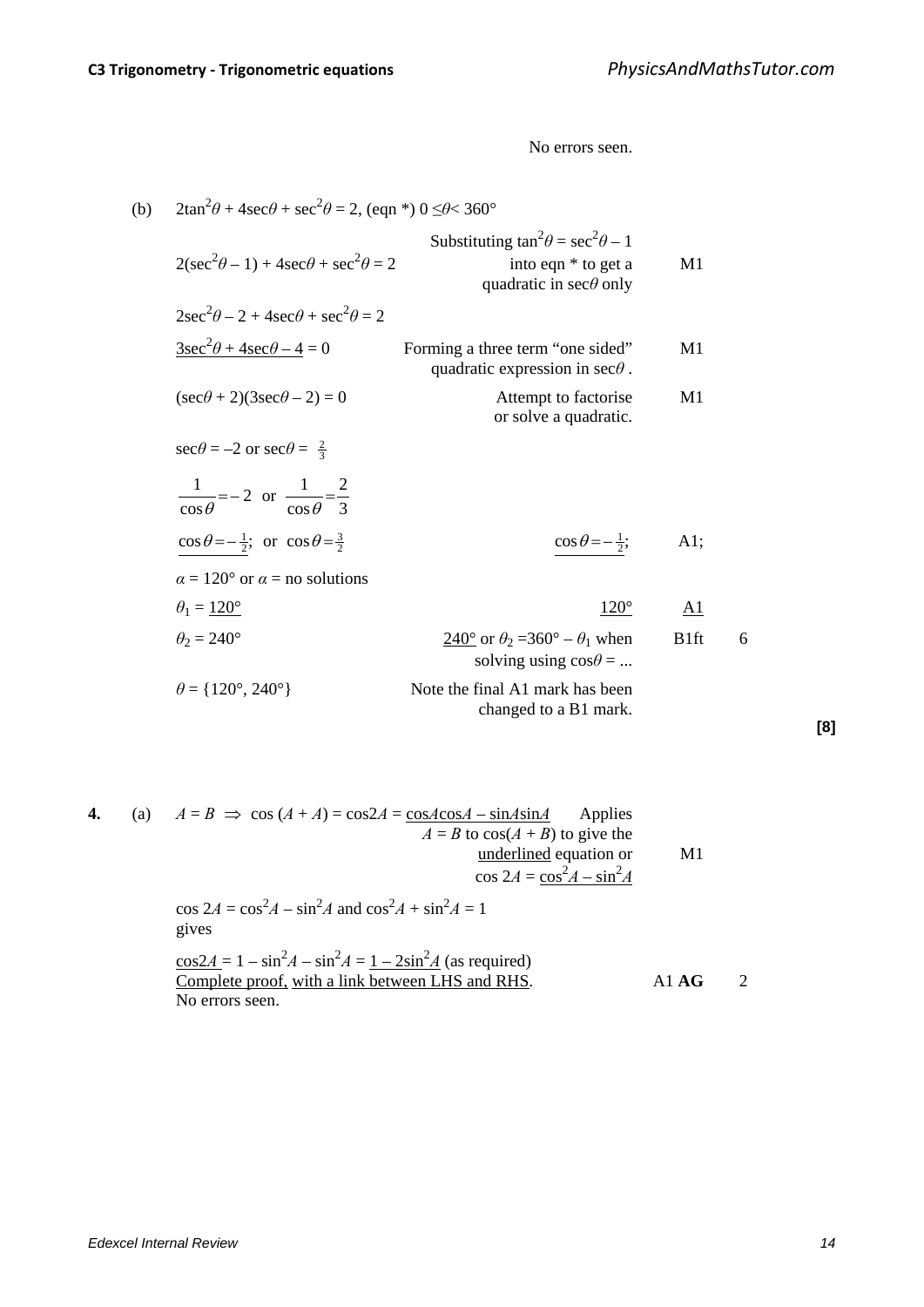(b) 
$$
C_1 = C_2 \implies 3\sin 2x = 4\sin^2 x - 2\cos 2x
$$
 Eliminating y correctly. M1

 Using result in part (a) to substitute for  $\sin^2 x$  as

$$
3\sin 2x = 4\left(\frac{1-\cos 2x}{2}\right) - 2\cos 2x \qquad \frac{\pm 1 \pm \cos 2x}{2} \text{ or } k\sin^2 x \text{ as}
$$

$$
k\left(\frac{\pm 1 \pm \cos 2x}{2}\right) \text{ to produce an}
$$

equation in only double angles. M1

 $3\sin 2x = 2(1 - \cos 2x) - 2\cos 2x$  $3\sin 2x = 2 - 2\cos 2x - 2\cos 2x$ 

$$
3\sin 2x + 4\cos 2x = 2
$$
\nRearranges to give correct result

\n
$$
A1 \text{ AG}
$$
\n
$$
3
$$

(c) 
$$
3\sin 2x + 4\cos 2x = R \cos(2x - \alpha)
$$
  
\n $3\sin 2x + 4\cos 2x = R \cos 2x \cos \alpha + R \sin 2x \sin \alpha$   
\nEquate sin 2x:  $3 = R \sin \alpha$   
\nEquate cos 2x:  $4 = R \cos \alpha$   
\n $R = \sqrt{3^2 + 4^2} = \sqrt{25} = 5$   
\n $\tan \alpha = \frac{3}{4} \Rightarrow \alpha = 36.86989765...^{\circ}$   
\n $\sin \alpha = \pm \frac{3}{4} \text{ or } \tan \alpha = \pm \frac{4}{3} \text{ or } \ln 1$   
\n $\sin \alpha = \pm \frac{3}{\text{their } R} \text{ or } \cos \alpha = \pm \frac{4}{\text{their } R}$   
\n $\text{awrt } 36.87 \quad \text{A1} \quad 3$ 

Hence,  $3\sin 2x + 4\cos 2x = 5\cos(2x - 36.87)$ 

(d) 
$$
3\sin 2x + 4\cos 2x = 2
$$
  
\n $5\cos(2x - 36.87) = 2$   
\n $\cos(2x - 36.87) = \frac{2}{5}$   $\cos(2x \pm \text{ their } a) = \frac{2}{\text{their } R}$  M1  
\n $(2x - 36.87) = 66.42182...$  awrt 66 A1  
\n $(2x - 36.87) = 360 - 66.42182...$  One of either awrt  
\n $51.6$  or awrt 51.7 or awrt A1  
\n165.2 or awrt 165.3 Both awrt 51.6  
\nAND awrt 165.2 A1  
\nIf there are any EXTRA solutions  
\ninside the range  $0 \le x < 180^\circ$  then  
\nwithhold the final accuracy mark.  
\nAlso ignore EXTRA solutions  
\noutside the range  $0 \le x < 180^\circ$ .

**[12]**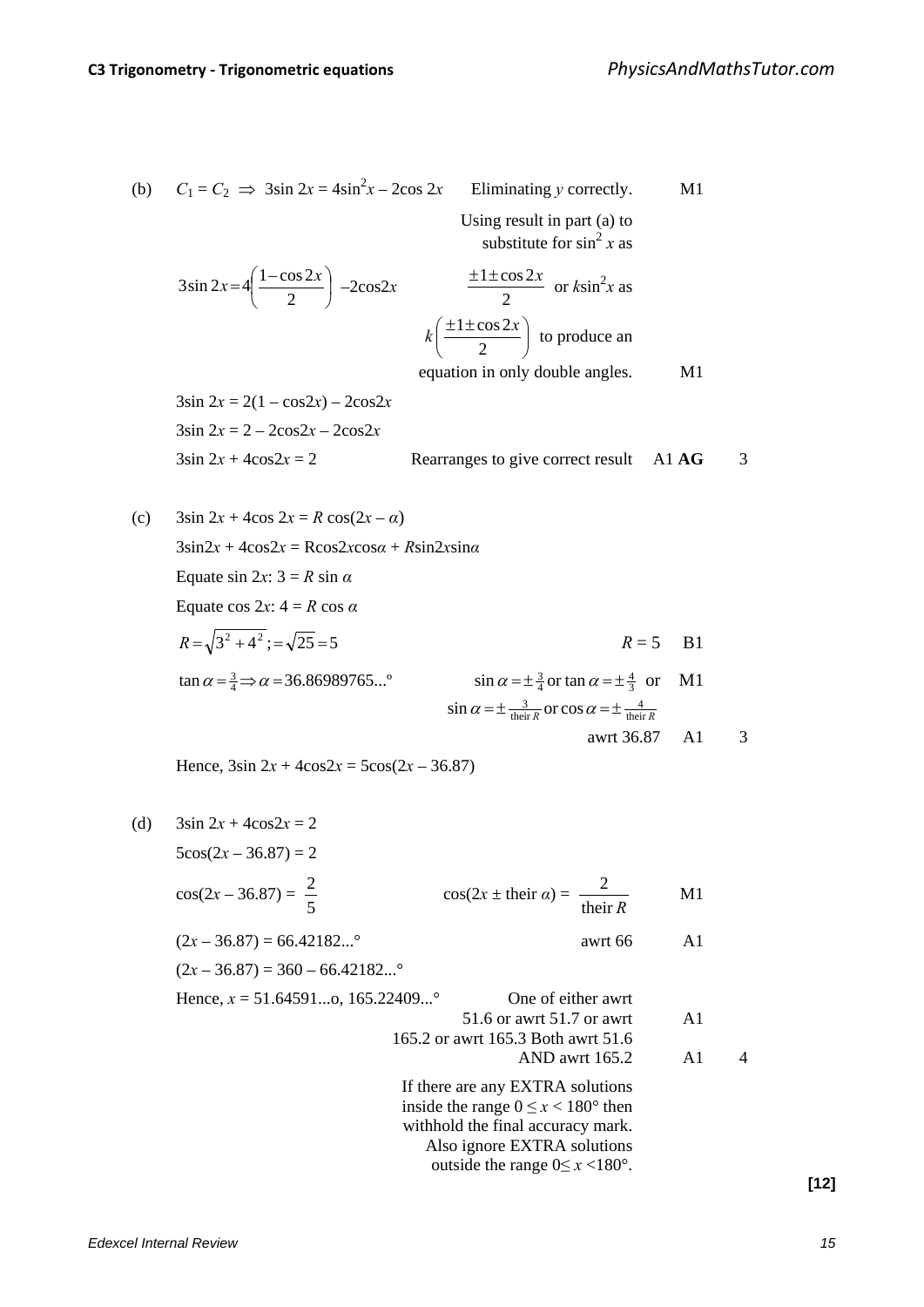5. (a) 
$$
\sin 2x = 2 \sin x \cos x
$$
  
\n(b)  $\csc x - 8 \cos x = 0, 0 < x < \pi$   
\n $\frac{1}{\sin x} - 8 \cos x = 0$   
\n $\frac{1}{\sin x} = 8 \cos x$   
\n $1 = 8 \sin x \cos x$   
\n $1 = 4 (2 \sin x \cos x)$   
\n $1 = 4 \sin 2x$   
\n $\frac{\sin 2x = \frac{1}{4}}{x}$   
\n $2x = \{0.25268...\, 2.88891...\}$   
\nDegrees  $2x = \{14.4775...\, 165.5225...\}$   
\n $\frac{1}{2} = \{(0.25268...\, 2.88891...\}\)$   
\n $2x = \{(1.12634...\, 1.44445...\}\)$   
\n $x = \{(0.12634...\, 1.44445...\}\)$   
\n $x = \{(7.23875...\, 82.76124...\}\)$   
\n $\begin{array}{c}\n\text{Exther arwt 7.24 or 82.76 or 0.13} \\
\text{or arwt 0.04}\pi \text{ or } \text{0.46}\pi \\
\text{or awt 0.04}\pi \text{ or } \text{0.46}\pi \\
\text{Both 0.13 and 1.44} \text{ Al cao} \text{5} \\
\text{Solutions for the final two A}\pi \text{ and } \text{0.46}\pi \\
\text{In the area any EXTRA solutions} \\
\text{in side the range 0} < x < \pi\n\end{array}$   
\n $\text{ExTRA solutions} \\
\text{in the frame } \text{c} \times x \text{ at the point of } \pi.\text{c. } \text{d} \text{c. } \text{d} \text{d. } \text{d} \text{d. } \text{d} \text{d. } \text{e. } \text{f. } \text{f. } \text{f. } \text{f. } \text{f. } \text{f. } \text{g. } \text{g. } \text{g. } \text{g. } \text{g. } \text{g. } \text{g. } \text{g. } \text{g. }$ 

6. (a) (i) 
$$
\sin 3\theta = \sin(2\theta + \theta)
$$

$$
= \sin 2\theta \cos\theta + \cos 2\theta \sin \theta
$$

$$
= 2\sin\theta \cos\theta \cos\theta + (1 - 2\sin^2 \theta)\sin \theta
$$
 M1 A1
$$
= 2\sin\theta (1 - \sin 2\theta) + \sin\theta - 2\sin^3 \theta
$$
M1
$$
= 3\sin\theta - 4\sin^3 \theta
$$
 so A1 4

**[6]**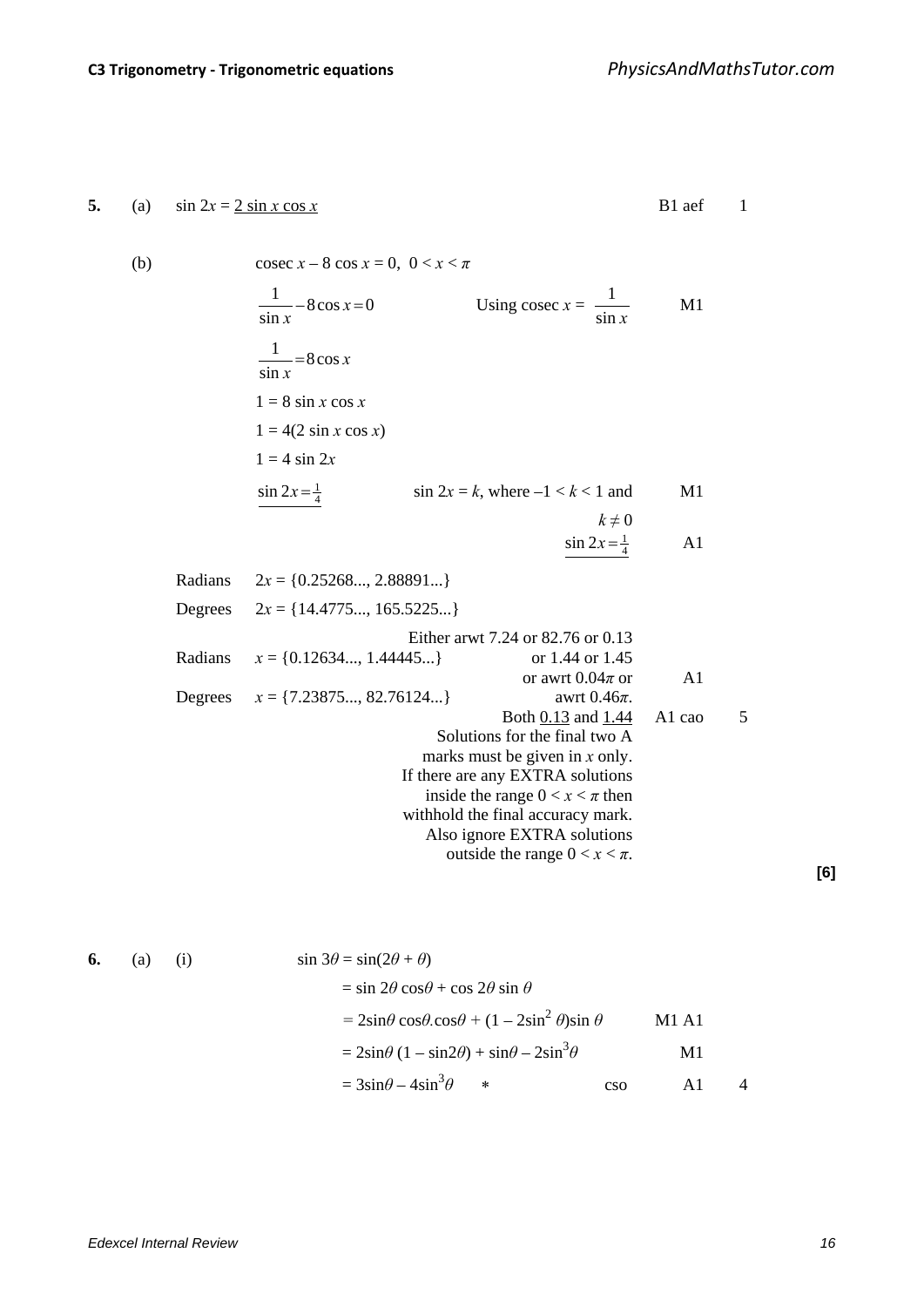(ii) 
$$
8\sin^3\theta - 6\sin\theta + 1 = 0
$$

$$
-2\sin 3\theta + 1 = 0
$$
 M1 A1

$$
\sin 3\theta = \frac{1}{2}
$$

$$
3\theta \frac{\pi}{6}, \frac{5\pi}{6}
$$
  

$$
\theta = \frac{\pi}{18}, \frac{5\pi}{6}
$$
 A1 A1 5

(b) 
$$
\sin 15^\circ = \sin(60^\circ - 45^\circ) = \sin 60^\circ \cos 45^\circ - \cos 60^\circ \sin 45^\circ
$$
 M1  

$$
= \frac{\sqrt{3}}{2} \times \frac{1}{\sqrt{2}} - \frac{1}{2} \times \frac{1}{\sqrt{2}}
$$
 M1 A1

$$
=\frac{1}{4}\sqrt{6}-\frac{1}{4}\sqrt{2}=\frac{1}{4}(\sqrt{6}-\sqrt{2})
$$
 \* cos A1 4

**Alternatively**

\n(1) 
$$
\sin 15^\circ = \sin (45^\circ - 30^\circ) = \sin 45^\circ \cos 30^\circ - \cos 45^\circ \sin 30^\circ
$$
 **M1**

\n
$$
= \frac{1}{\sqrt{2}} \times \frac{\sqrt{3}}{2} - \frac{1}{\sqrt{2}} \times \frac{1}{2}
$$
 **M1 A1**

\n
$$
= \frac{1}{4} \sqrt{6} - \frac{1}{4} \sqrt{2} = \frac{1}{4} (\sqrt{6} - \sqrt{2}) \times \cos 41
$$
 **M1 A1**

\n
$$
= \frac{1}{4} \sqrt{6} - \frac{1}{4} \sqrt{2} = \frac{1}{4} (\sqrt{6} - \sqrt{2}) \times \cos 41
$$
 **M1 A1**

\n
$$
= \frac{2 \sin^2 15^\circ}{2} = 1 - \cos 30^\circ = 1 - \frac{\sqrt{3}}{2}
$$
 **M1 A1**

\n
$$
\left(\frac{1}{4} (\sqrt{6} - \sqrt{2})\right)^2 = \frac{1}{16} (6 + 2 - 2\sqrt{12}) = \frac{2 - \sqrt{3}}{4}
$$
 **M1 A1**

\n
$$
1 = \frac{1}{4} \cos 30^\circ = \frac{1}{4} \cos 30^\circ
$$
 **M1 A1**

Hence 
$$
\sin 15^\circ = \frac{1}{4}(\sqrt{6}-\sqrt{2})
$$
 \*  $\csc$  A1 4

**[13]**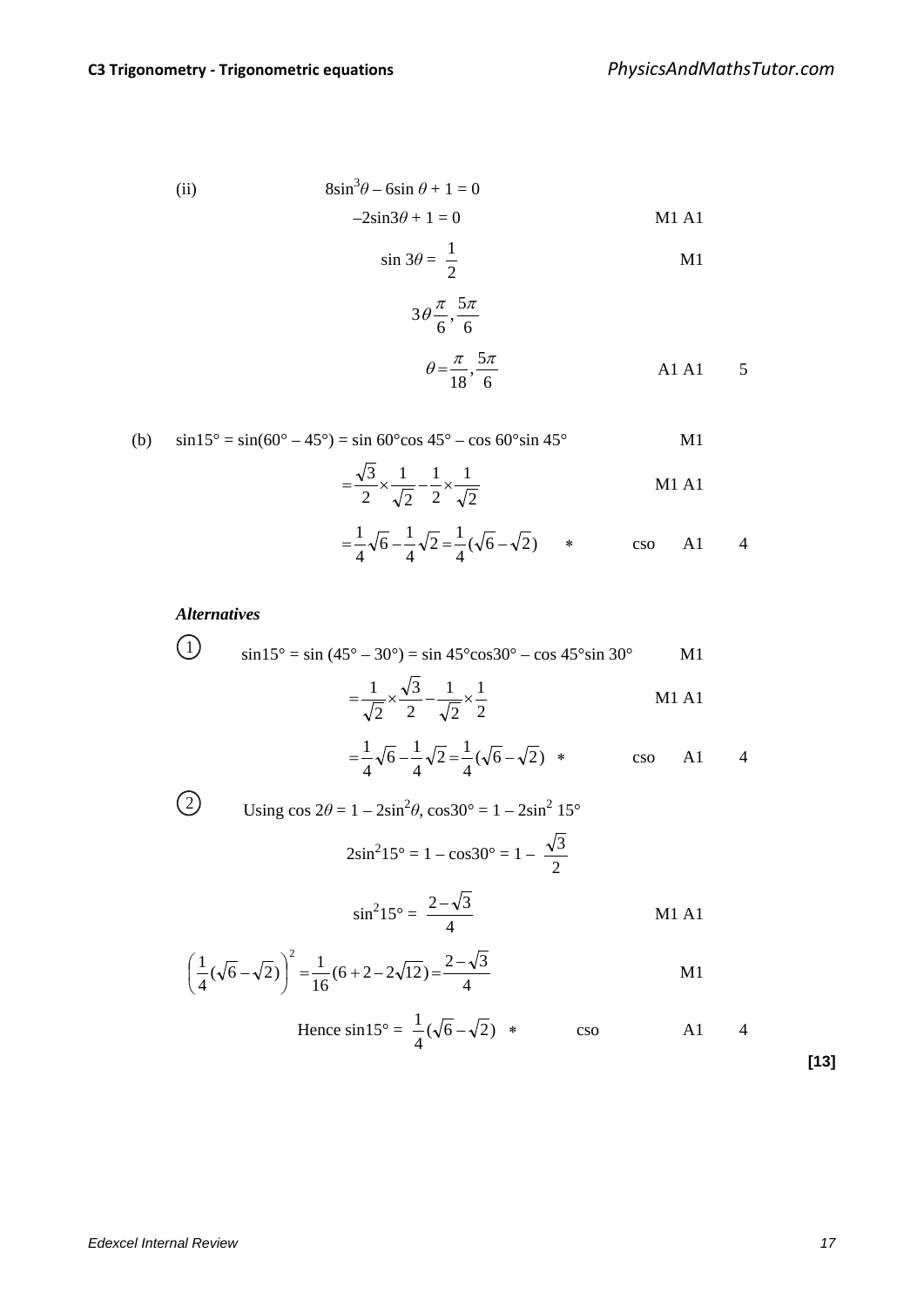7. (a)  
\n
$$
\sin^2 \theta + \cos^2 \theta = 1
$$
\n
$$
\sin^2 \theta + \frac{\sin^2 \theta}{\sin^2 \theta} + \frac{\cos^2 \theta}{\sin^2 \theta} = \frac{1}{\sin^2 \theta}
$$
\n
$$
1 + \cot^2 \theta = \csc^2 \theta^*
$$
\n
$$
\cos \theta = 1
$$
\n
$$
\cos \theta = 1
$$

*Alternative*

$$
1 + \cot^{2} \theta = 1 + \frac{\cos^{2} \theta}{\sin^{2} \theta} = \frac{\sin^{2} \theta + \cos^{2} \theta}{\sin^{2} \theta} = \frac{1}{\sin^{2} \theta}
$$
 M1  
\ncosec<sup>2</sup>  $\theta$ \* \ncso A1

(b) 
$$
2 (\csc^2 \theta - 1) - 9 \csc \theta = 3
$$
  
\n $2 \csc^2 \theta - 9 \csc \theta - 5 = 0 \text{ or } 5 \sin^2 \theta + 9 \sin \theta - 2 = 0$   
\n $(2 \csc \theta + 1) (\csc \theta - 5) = 0 \text{ or } (5 \sin \theta - 1) (\sin \theta + 2) = 0$   
\n $\csc \theta = 5 \text{ or } \sin \theta = \frac{1}{5}$   
\n $\theta = 11.5^\circ, 168.5^\circ$  A1A1 6

8. (a) Dividing 
$$
\sin^2 \theta + \cos^2 \theta = 1
$$
 by  $\sin^2 \theta$  to give  
\n
$$
\frac{\sin^2 \theta}{\sin^2 \theta} + \frac{\cos^2 \theta}{\sin^2 \theta} = \frac{1}{\sin^2 \theta}
$$
\nCompletion:  $1 + \cot^2 \theta = \csc^2 \Rightarrow \csc^2 \theta - \cot^2 \theta = 1$  AG  
\n
$$
A1^* \qquad 2
$$

(b) 
$$
\csc^4 \theta - \cot^4 \theta = (\csc^2 \theta - \cot^2 \theta)(\csc^2 \theta + \cot^2 \theta)
$$
 M1  
\n $\equiv (\csc^2 \theta + \cot^2 \theta)$  using (a) AG A1\* 2  
\nUsing LHS =  $(1 + \cot^2 \theta)^2 - \cot^4 \theta$ , using (a) &  $\theta$  elim.  $\cot^4 \theta$  M1,  
\nconclusion {using (a) again} A1\*  
\nConversion to sines and cosines: needs  $\frac{(1 - \cos^2 \theta)(1 + \cos^2 \theta)}{\sin^4 \theta}$   
\nfor M1

**[8]**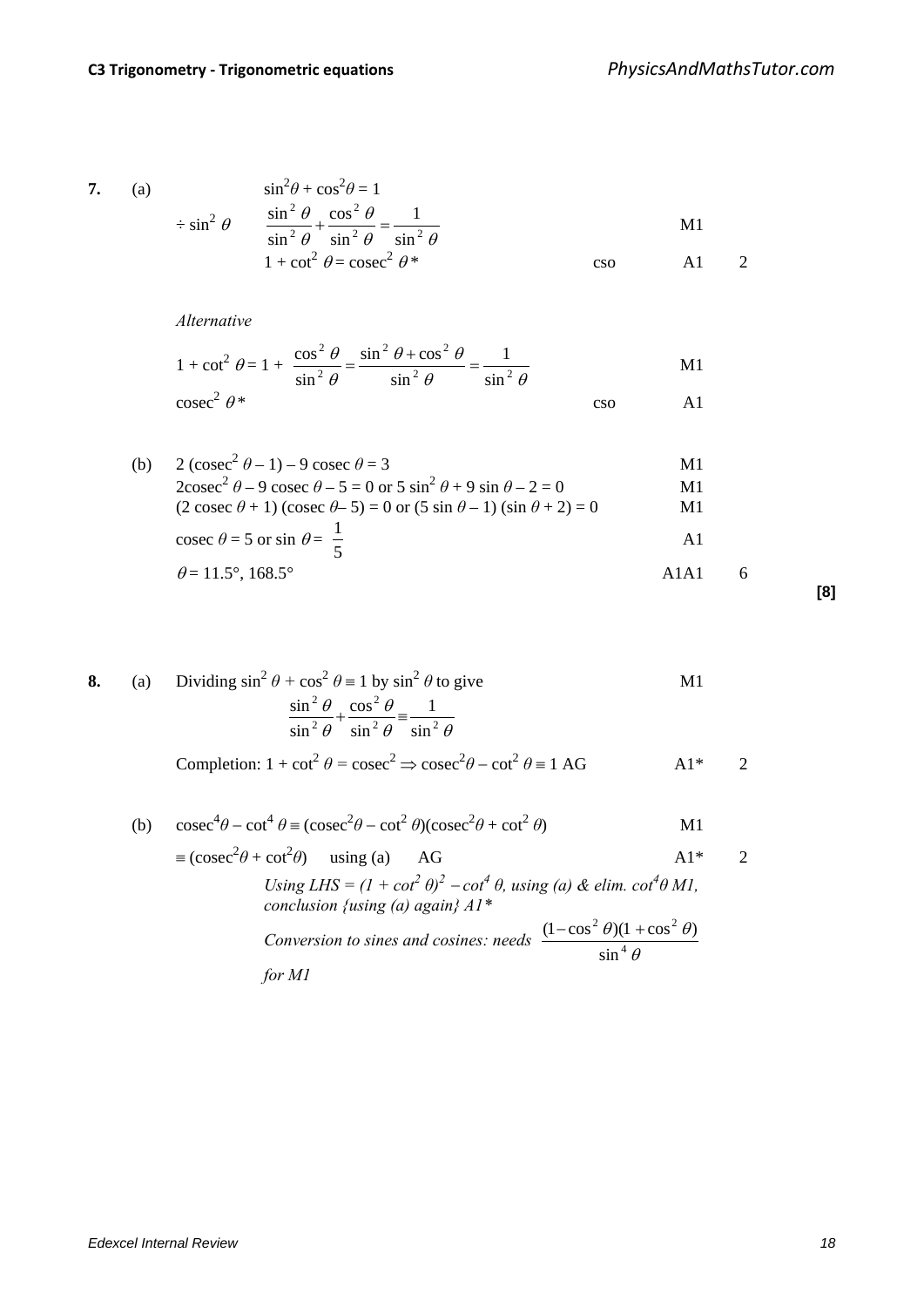(c) Using (b) to form 
$$
\csc^2 \theta + \cot^2 \theta = 2 - \cot \theta
$$
 M1  
\nForming quadratic in  $\cot \theta$  M1  
\n $\Rightarrow 1 + \cot^2 \theta + \cot^2 \theta = 2 - \cot \theta$  {using (a)} M1  
\n $2\cot^2 \theta + \cot \theta - 1 = 0$  A1  
\nSolving:  $(2 \cot \theta - 1)(\cot \theta + 1 = 0)$  to  $\cot \theta =$  M1  
\n $\left(\cot \theta = \frac{1}{2}\right)$  or  $\cot \theta = -1$  A1

 $\theta$  = 135° (or correct value(s) for candidate dep. on 3Ms) A1ft 6

*Ignore solutions outside range Extra "solutions" in range loses A1ft, but candidate may possibly have more than one "correct" solution.*

**[10]**

9. (a) (i) 
$$
\frac{\cos 2x}{\cos x + \sin x} = \frac{\cos^2 x - \sin^2 x}{\cos x + \sin x}
$$
   
 
$$
= \frac{(\cos x + \sin x)(\cos x - \sin x)}{\cos x + \sin x}
$$
  

$$
= \cos x - \sin x \mathbf{AG}
$$

(ii) 
$$
\frac{1}{2}(\cos 2x - \sin 2x) = \frac{1}{2}(2 \cos^2 x - 1 - 2 \sin x \cos x)
$$
 M1, M1  
=  $\cos^2 x - \frac{1}{2} - \sin x \cos x$  AG A1 3

(b) 
$$
\cos \theta \left(\frac{\cos 2\theta}{\cos \theta + \sin \theta}\right) = \frac{1}{2}
$$
  
\n $\cos \theta (\cos \theta - \sin \theta) = \frac{1}{2}$   
\n $\cos^2 \theta - \cos \theta \sin \theta = \frac{1}{2}$   
\n $\frac{1}{2} (\cos 2\theta + 1) - \frac{1}{2} \sin 2\theta = \frac{1}{2}$   
\n $\frac{1}{2} (\cos 2\theta - \sin 2\theta) = 0$   
\n $\sin 2\theta = \cos 2\theta$  **AG**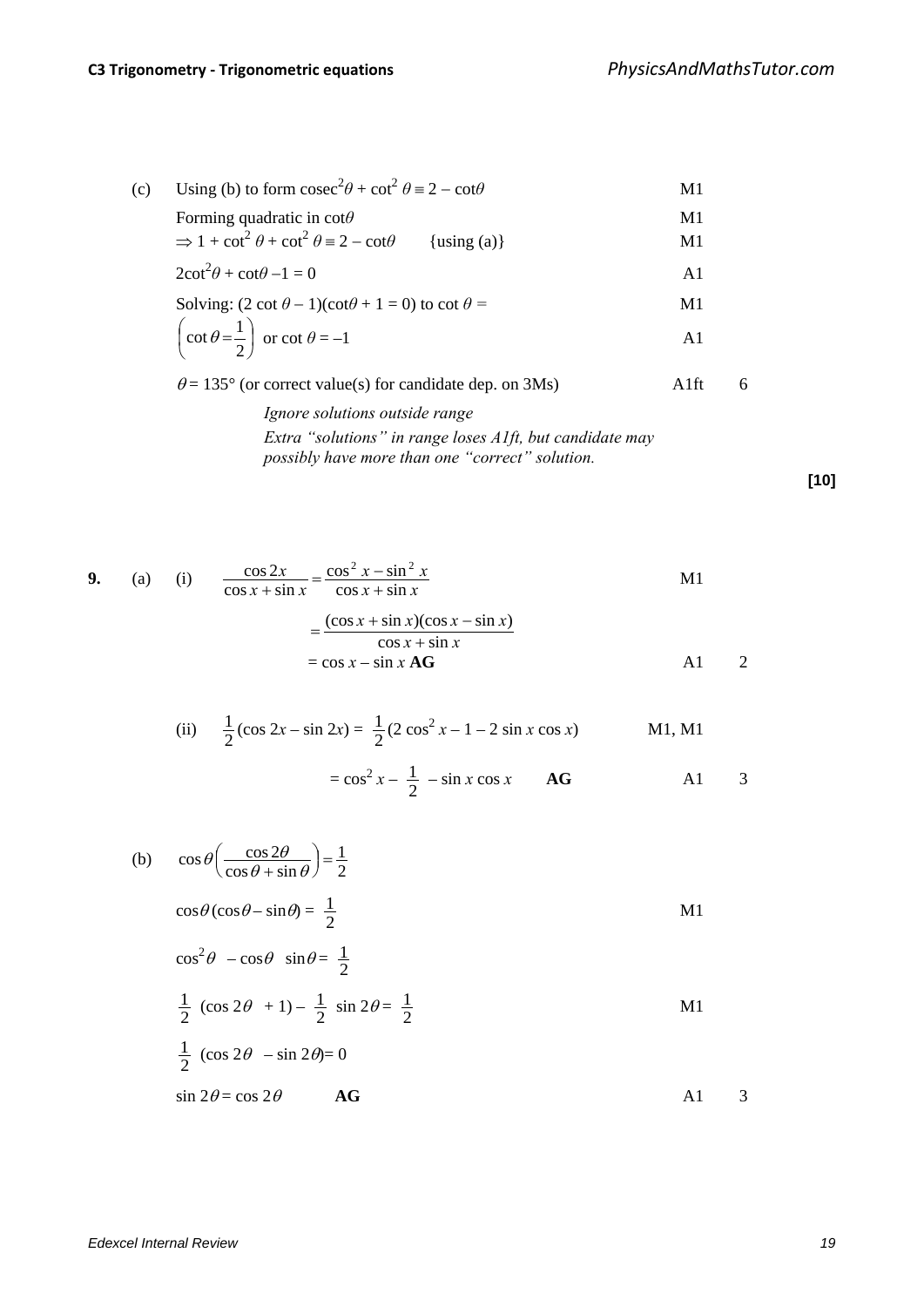(c)  $\sin 2\theta = \cos 2\theta$ 

 $\tan 2\theta = 1$  M1

$$
2\theta = \frac{\pi}{4}, \frac{5\pi}{4}, \frac{9\pi}{4}, \frac{13\pi}{4}
$$

$$
\theta = \frac{\pi}{8}, \frac{5\pi}{8}, \frac{9\pi}{8}, \frac{13\pi}{8}
$$
 M1 (4 solns)  
A1 4

**[12]**

10. (a) 
$$
R \cos \alpha = 12
$$
,  $R \sin \alpha = 4$   
\n $R = \sqrt{(12^2 + 4^2)} = \sqrt{160}$  Accept if just written down, awrt 12.6 M1 A1  
\n $\tan \alpha = \frac{4}{12}$ ,  $\Rightarrow \alpha \approx 18.43^\circ$  awrt 18.4° M1, A1 4

(b) 
$$
\cos (x + \text{their } \alpha) = \frac{7}{\text{their } R} (\approx 0.5534)
$$
   
\n $x + \text{their } \alpha = 56.4^{\circ}$    
\n $= \dots , 303.6^{\circ}$    
\n $x = {}^{\circ}38.0, 285.2^{\circ}$    
\nIgmore solutions out of range A1, A1 5  
\nIf answers given to more than 1 dp, penalise first time then  
\naccept awrt above.

(c) (i) minimum value is 
$$
-\sqrt{160}
$$
  
\n(ii)  $\cos(x + \text{their } \alpha) = -1$   
\n $x \approx 161.57^{\circ}$   
\n**11**  
\n**12**  
\n**13**

11. (a) 
$$
2\sin(\theta + 30)^\circ = \cos(\theta + 60)^\circ
$$
  
\n $2\sin\theta^\circ \cos 30^\circ + 2\cos\theta^\circ \sin 30^\circ = \cos\theta^\circ \cos 60^\circ - \sin\theta^\circ \sin 60^\circ$   
\n $\frac{2\sqrt{3}}{2}\sin\theta^\circ + \frac{2}{2}\cos\theta^\circ = \frac{1}{2}\cos\theta^\circ - \frac{\sqrt{3}}{2}\sin\theta^\circ$  M1

Finding 
$$
\tan \theta^\circ
$$
,  $\tan \theta^\circ = -\frac{1}{3\sqrt{3}}$  or equiva. Exact M1,A1 5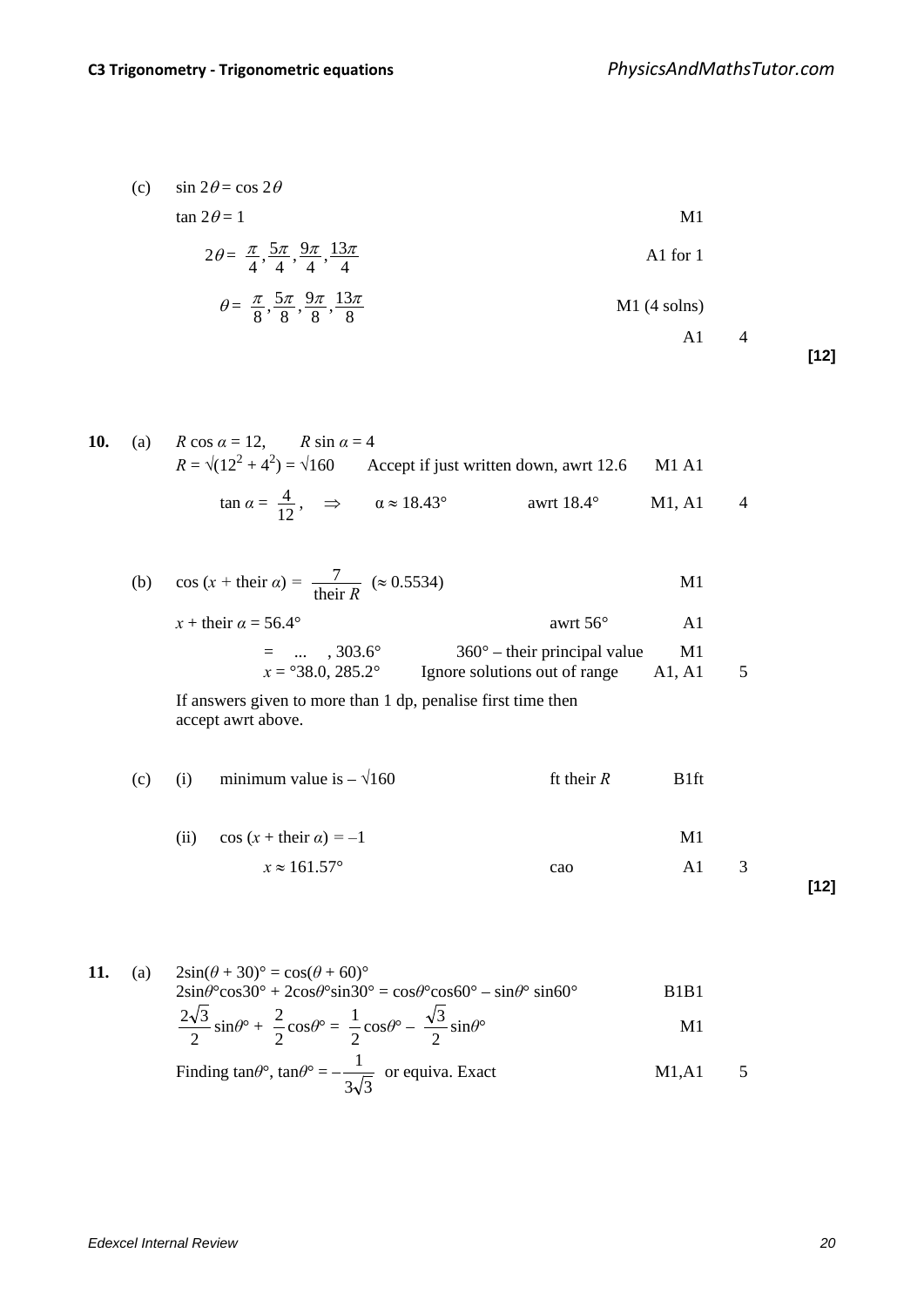*=* 

*y*

cos

(b) (i) Setting 
$$
A = B
$$
 to give  $\cos 2A = \cos^2 A - \sin^2 A$  M1  
Correct completion:  $= (1 - \sin^2 A) - \sin^2 A = 1 - 2\sin^2 A$  A1 2  
Need to see intermediate step above for A1

(ii) Forming quadratic in sinx  $[2 \sin^2 x + \sin x - 1 = 0]$  M1 Solving  $[(2 \sin x - 1)(\sin x + 1) = 0$  or formula] M1

$$
[\sin \theta = \frac{1}{2} \text{ or } \sin \theta = -1]
$$
  
\n
$$
\theta = \frac{\pi}{6}, \frac{5\pi}{6};
$$
  
\n
$$
Alft \text{ for } \pi - \text{``}\alpha\text{''}
$$

$$
\theta = \frac{3\pi}{2} \tag{A1} \quad 5
$$

(iii) LHS = 2siny cosy 
$$
\frac{\sin y}{\cos y}
$$
 + (1 – 2 sin<sup>2</sup> y)   
\n*B1M1*  
\n*B1 use of tany* =  $\frac{\sin y}{\cos y}$ , *M1 forming expression in siny,*  
\n*cosy only*  
\nCompletion: = 2 sin<sup>2</sup> y + (1 – 2 sin<sup>2</sup> y) = 1   
\n*AG*  
\n*[Alternative: LHS =  $\frac{\sin 2y \sin y + \cos 2y \cos y}{\cos y}$  *B1M1*  
\n $= \frac{\cos(2y - y)}{\cos y} = 1$  *A1*]*

12. (a) Dividing by 
$$
\cos^2 \theta
$$
.  $\frac{\sin^2 \theta}{\cos^2 \theta} + \frac{\cos^2 \theta}{\cos^2 \theta} = \frac{1}{\cos^2 \theta}$  M1  
Completion:  $1 + \tan^2 \theta = \sec^2 \theta$  A1 2  
(no errors seen)

**[15]**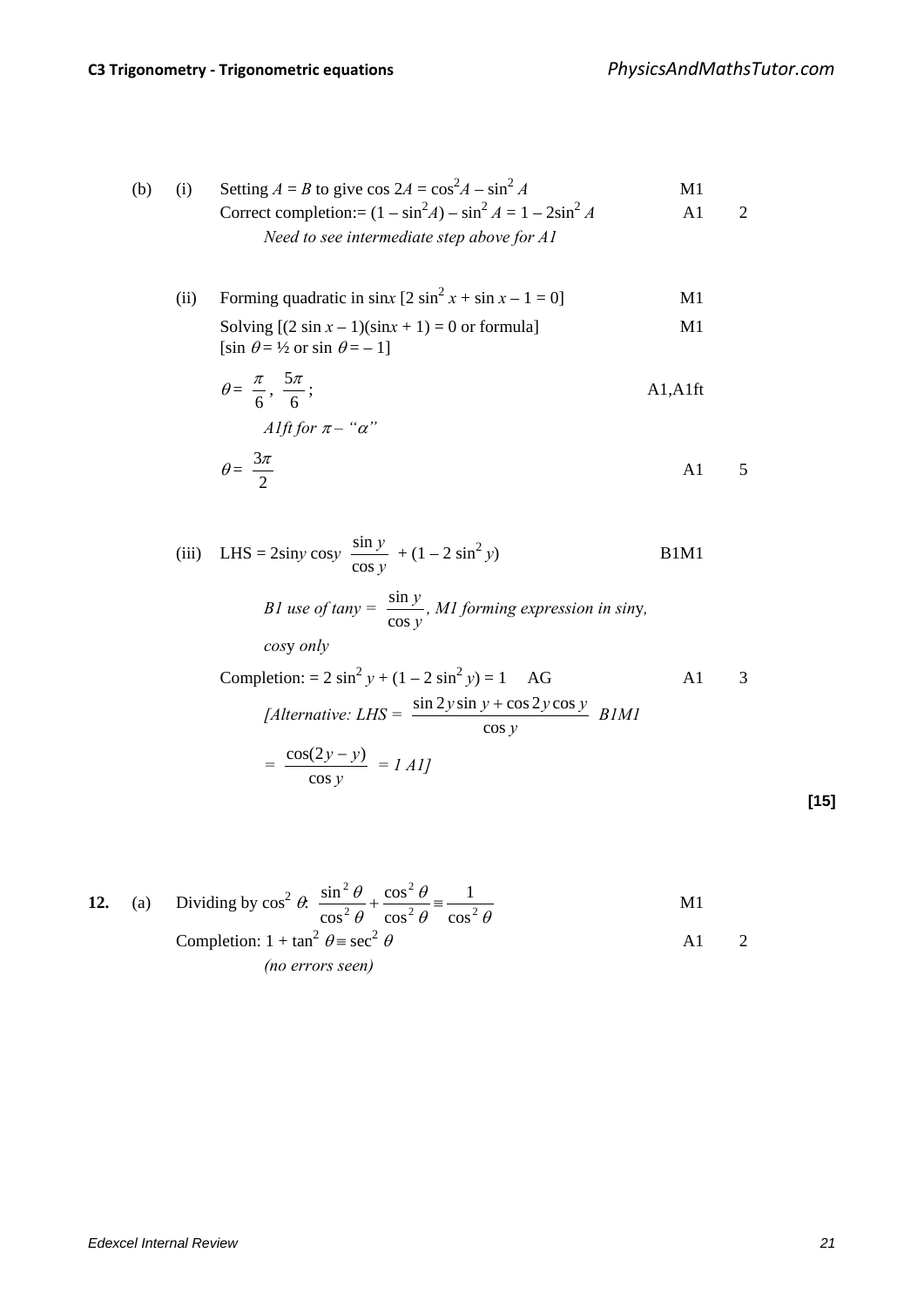(b) use of 
$$
1 + \tan^2 \theta = \sec^2 \theta
$$
.  $2(\sec^2 \theta - 1) + \sec \theta = 1$   
\n[ $2\sec^2 \theta + \sec \theta - 3 = 0$ ]  
\nFactorising or solving:  $(2 \sec \theta + 3)(\sec \theta - 1) = 0$ 

$$
[\sec \theta = -\frac{3}{2} \text{ or } \sec \theta = 1]
$$
  

$$
\theta = 0
$$
 B1

$$
\cos \theta = -\frac{2}{3}; \theta_1 = 131.8^{\circ}
$$
 M1 A1

$$
\theta_2 = 228.2^\circ \qquad \qquad \text{A1 ft} \qquad 6
$$

[*A*1ft for 
$$
\theta_2 = 360^\circ - \theta_1
$$
]

| ×<br>۰.<br>×<br>۰. |
|--------------------|
|--------------------|

|  | <b>13.</b> (a) $\cos 2A = \cos^2 A - \sin^2 A$ (+ use of $\cos^2 A + \sin^2 A = 1$ ) | M1 |  |
|--|--------------------------------------------------------------------------------------|----|--|
|  | $= (1 - \sin^2 A); - \sin^2 A = 1 - 2\sin^2 A$ (*)                                   |    |  |

| (b) | $2\sin 2\theta - 3\cos 2\theta - 3\sin \theta + 3 \equiv 4\sin \theta$ , $-3(1 - 2\sin^2 \theta) - 3\sin \theta + 3$ B1; M1 |    |                |
|-----|-----------------------------------------------------------------------------------------------------------------------------|----|----------------|
|     | $\equiv 4\sin\theta\cos\theta + 6\sin^2\theta - 3\sin\theta$                                                                | M1 |                |
|     | $\equiv$ sin $\theta$ (4cos $\theta$ +6sin $\theta$ –3)(*)                                                                  |    | $\overline{4}$ |

| (c) | $4\cos\theta + 6\sin\theta = R\sin\theta\cos\alpha + R\cos\theta\sin\alpha$ |                     |  |
|-----|-----------------------------------------------------------------------------|---------------------|--|
|     | Complete method for $R$ (may be implied by correct answer)                  |                     |  |
|     | $[R^{2} = 4^{2} + 6^{2}, R\sin \alpha = 4, R\cos \alpha = 6]$               | M1                  |  |
|     | $R = \sqrt{52}$ or 7.21                                                     | $\mathsf{A}1$       |  |
|     | Complete method for $\alpha$ ; $\alpha$ = 0.588                             | $M1$ A <sub>1</sub> |  |
|     | (allow $33.7^\circ$ )                                                       |                     |  |

(d)  $\sin\theta(4\cos\theta + 6\sin\theta - 3) = 0$  M1  $\theta = 0$  B1  $\sin(\theta + 0.588) = \frac{3}{\sqrt{2}} = 0.4160... (24.6^{\circ})$  M1

$$
\sin(\theta + 0.588) = \frac{1}{\sqrt{52}} = 0.4160... (24.6^{\circ})
$$

$$
\theta + 0.588 = (0.4291), 2.7125
$$
 [or  $\theta + 33.7^{\circ} = (24.6^{\circ}), 155.4^{\circ}$ ]   
\n $\theta = 2.12$    
\n**15** [15]

**14.** (a) Complete method for DE [e.g. split triangle ADE and sin, or sine or cos rule] M1  $DE = 4 \sin \theta$  (\*) ( c.s.o.) A1(\*) 2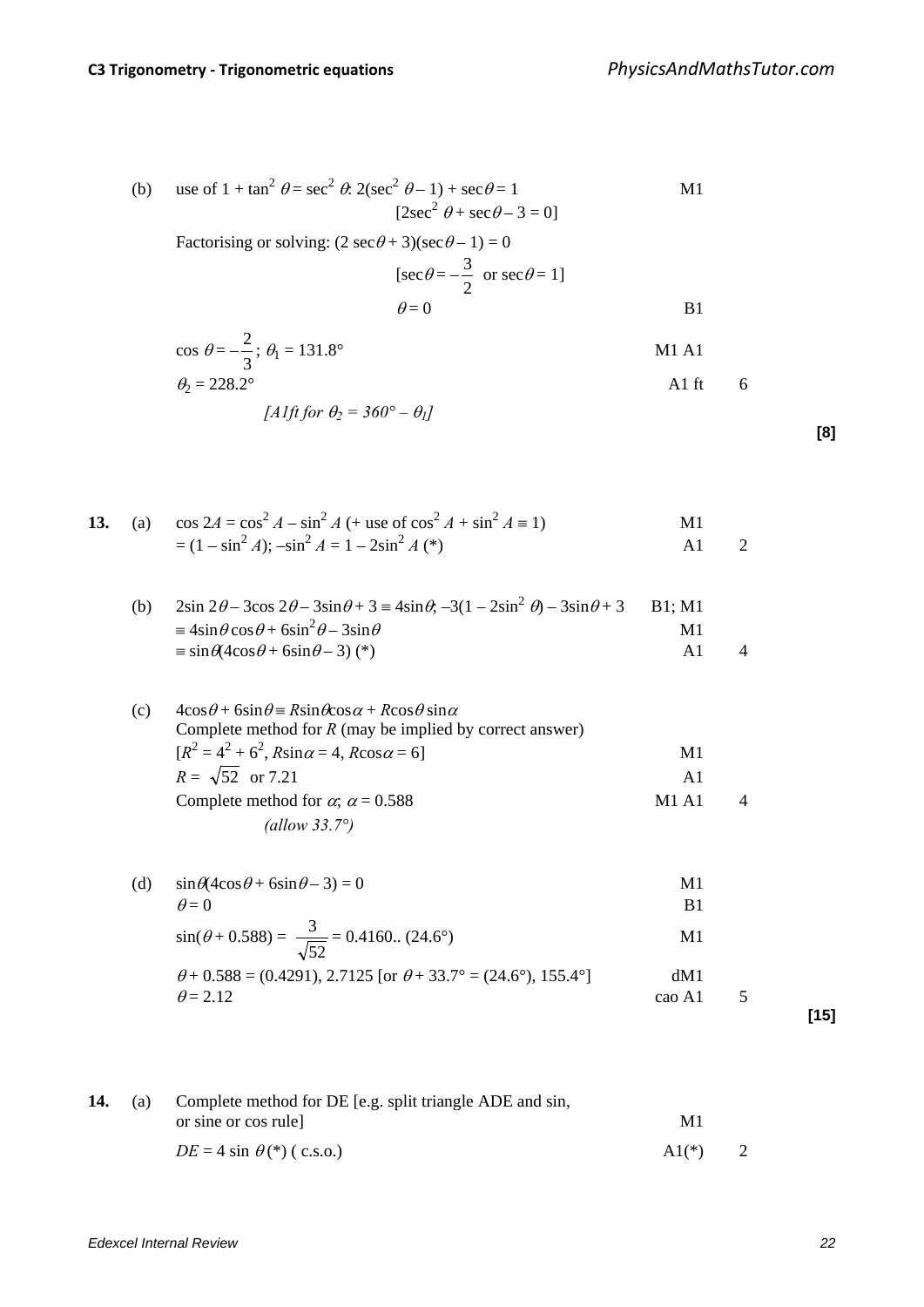(b) 
$$
P = 2DE + 2EF
$$
 or equivalent. With attempt at *EF*   
  $= 8\sin \theta + 4\cos \theta (*)$  ( c.s.o.)   
  $A1(*)$   $2$ 

(c) 8sin  $\theta$  + 4cos  $\theta$  = R sin ( $\theta$  +  $\alpha$ )  $=$  *R* sin  $\theta$  cos  $\alpha$  + R cos  $\theta$  sin  $\alpha$ 

> Method for  $R$ , method for  $\alpha$  M1 M1 *need to use tan for 2nd M*  [*R* cos  $\alpha = 8$ , R sin  $\alpha = 4$  tan  $\alpha = 0.5$ , R =  $\sqrt{(8^2 + 4^2)}$ ]  $R = 4\sqrt{5}$  or 8.94,  $\alpha = 0.464$  (allow 26.6), A1 A1 4 *awrt 0.464*

(d) Using candidate's *R* sin 
$$
(\theta + \alpha) = 8.5
$$
 to give  $(\theta + \alpha) = \sin^{-1} \frac{8.5}{R}$  M1

Solving to give 
$$
\theta = \sin^{-1} \frac{8.5}{R} - \alpha
$$
,  $\theta = 0.791$  (allow 45.3) M1 A1

Considering second angle:  $\theta + \alpha = \pi$  (or 180) – sin<sup>-1</sup> *R* 5.8  $M1$ 

$$
\theta = 1.42 \text{ (allow 81.6)} \quad \text{A1} \quad 5
$$

**[13]**



5 4 3 2 1 –1 –2 –3 –4 –5

| Tangent graph shape | M1  |  |
|---------------------|-----|--|
| 180 indicated       | A1  |  |
| Cosine graph shape  | M1  |  |
| 2 and 90 indicated  | A 1 |  |
|                     |     |  |

Allow separate sketches.

(b) Using 
$$
\tan x = \frac{\sin x}{\cos x}
$$
 and multiplying both sides by  $\cos x$ .  $(\sin x = 2\cos^2 x) M1$   
Using  $\sin^2 x + \cos^2 x = 1$   
2  $\sin^2 x + \sin x - 2 = 0 (*)$  A1 3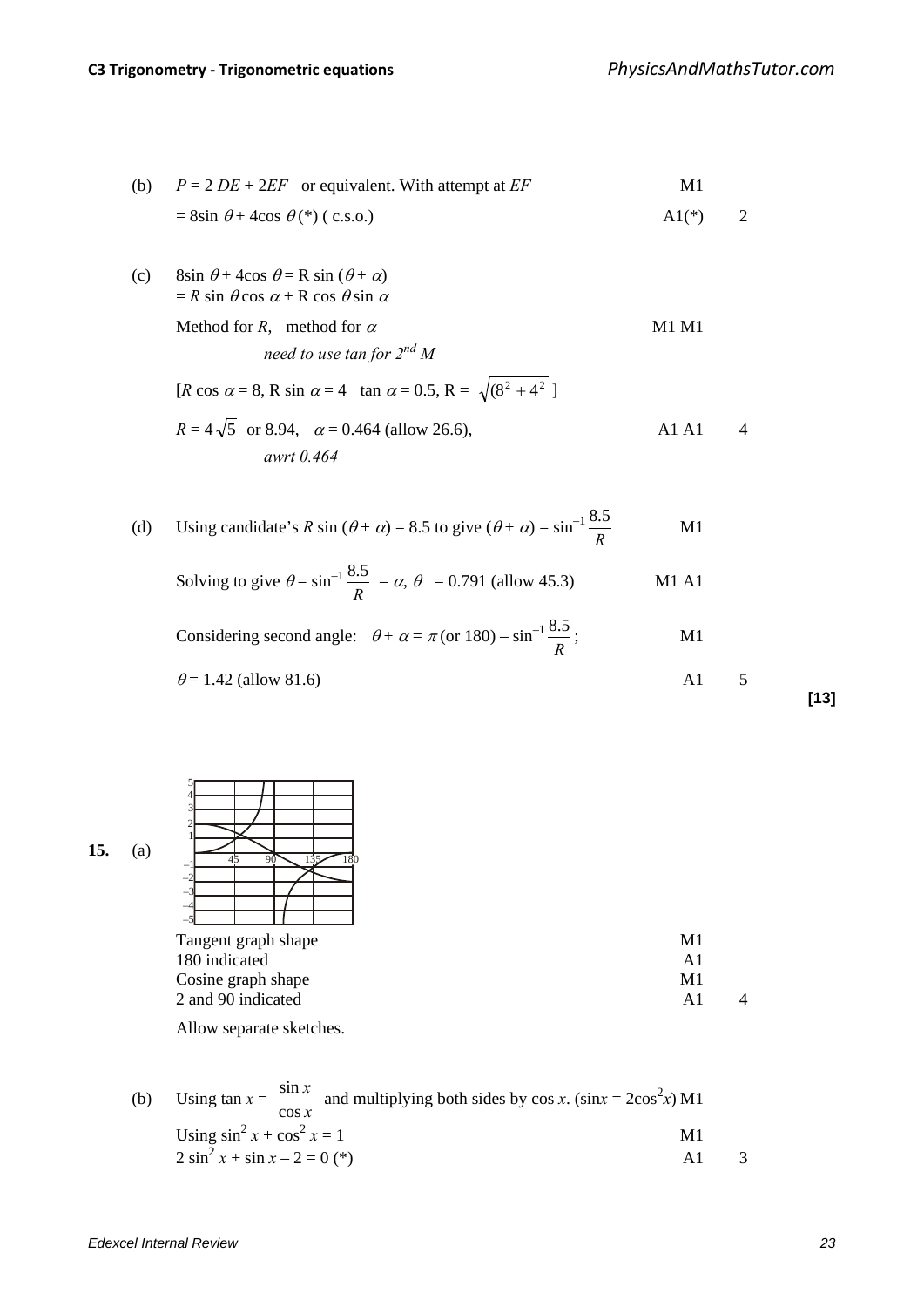(c) Solving quadratic: 
$$
\sin x = \frac{-1 \pm \sqrt{17}}{4}
$$
 (or equiv.)  
\n $x = 51.3$  (3 s.f. or better, 51.33...)  $\alpha$  A1  
\n $x = 128.7$  (accept 129) (3 s.f. or better)  $180 - \alpha (\alpha \neq 90n)$  B1ft 4 [11]

**16.** (a) (i) 12cosθ – 5sinθ = Rcosθcosα – Rsinθsinα. α <sup>R</sup> <sup>5</sup> 12 R2 = 5<sup>2</sup> + 122 , ⇒ R = 13 M1, A1 tan <sup>α</sup> = 12 <sup>5</sup> , <sup>⇒</sup> <sup>α</sup> = 22.6° (AWRT 22.6) or 0.39<sup>C</sup> (AWRT 0.39C) M1, A1 4 *M1 for correct expression for R or R<sup>2</sup> M1 for correct trig expression for α*

(b) (i) 
$$
cos(\theta + 22.6) = \frac{4}{13}
$$
  
\n $\theta + 22.6 = 72.1,$   
\n $\underline{\theta} = 49.5$  (only)  
\nA1 3

$$
MI \cos(\theta + \alpha) = \frac{4}{R}
$$
  

$$
MI \theta + \alpha = ... ft \text{ their } R
$$

(ii) 
$$
\frac{8}{\tan \theta} - 3\tan \theta = 2
$$
   
 i.e.  $0 = 3\tan^2 \theta + 2\tan \theta - 8$    
 M1

$$
0 = (3\tan\theta - 4)(\tan\theta + 2) \tag{M1}
$$

$$
\tan \theta = \frac{4}{3} \text{ or } -2
$$
  

$$
\tan \theta = \frac{4}{3} \implies \underline{\theta = 53.1}
$$

 $[igmore \theta not in range e.g. \theta = 116.6]$  A1 5

*M1 Use of cot* 
$$
\theta = \frac{1}{\tan \theta}
$$
  
\n*M1 3TQ in tan*  $\theta = 0$   
\n*M1 Attempt to solve*  $3TQ = 0$   
\n*AI For Final A mark must deal with tan*  $\theta = -2$ 

*Edexcel Internal Review 24*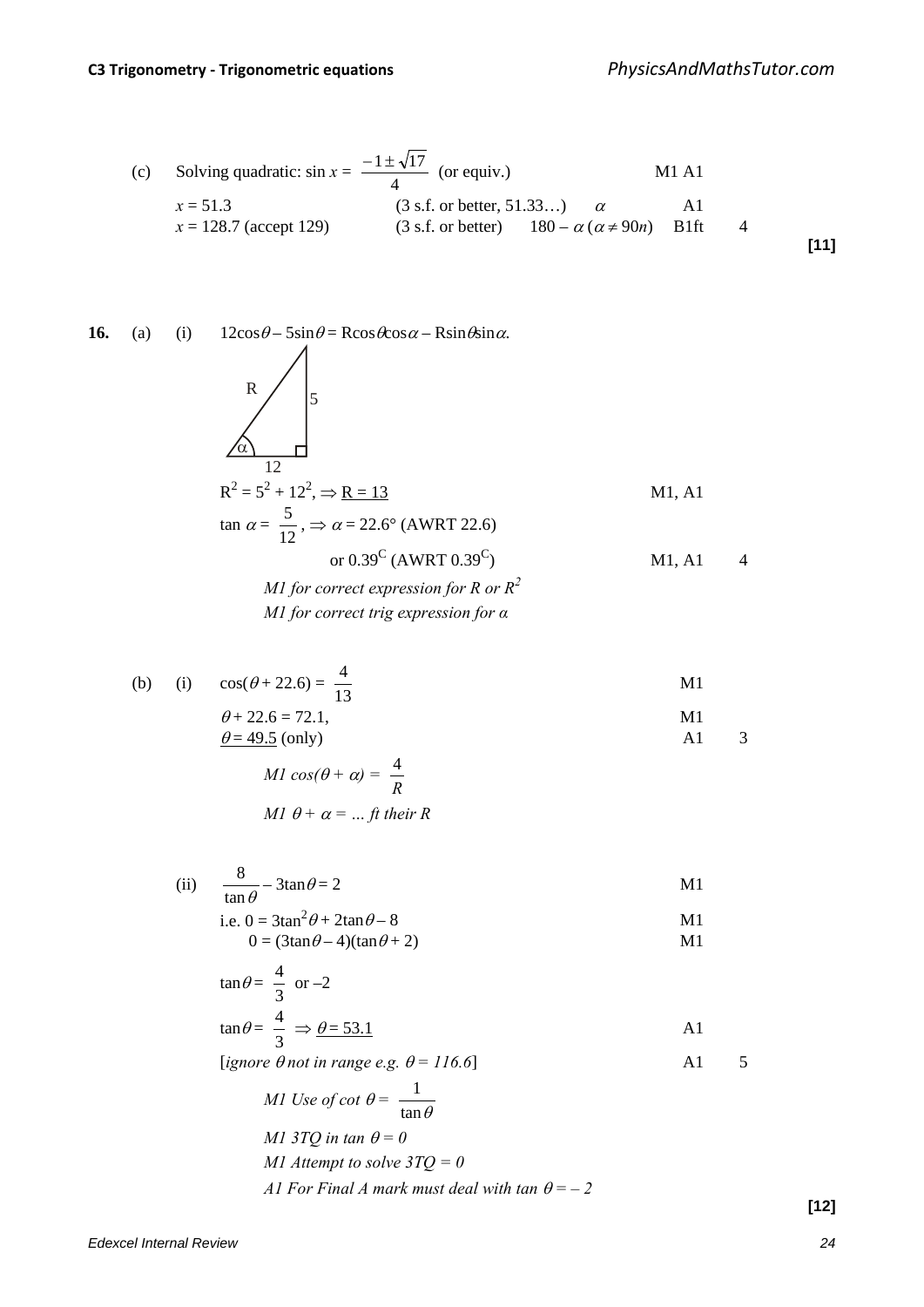17. (i) 
$$
\cos x \cos 30 - \sin x \sin 30 = 3(\cos x \cos 30 + \sin x \sin 30)
$$
 M1  
\n*Correct use of cos(x ± 30)*  
\n $\Rightarrow \sqrt{3} \cos x - \sin x = 3\sqrt{3} \cos x + 3 \sin x$  M1, A1  
\n*Sub. for sin 30 etc*

*decimals M1, surds A1*

i.e. 
$$
-4 \sin x = 2\sqrt{3} \cos x \to \tan x = -\frac{\sqrt{3}}{2} (*)
$$
 M1, Alcso 5  
\nCollect terms and use  $\tan x = \frac{\sin x}{\cos x}$ 

(ii) (a) LHS = 
$$
\frac{1 - (1 - 2\sin^2 \theta)}{2\sin \theta \cos \theta}
$$
 M1; A1

*Use of cos 2A or sin 2A; both correct*

$$
= \frac{\sin \theta}{\cos \theta} = \tan \theta
$$
 (\*)\n
$$
A1 \cos \theta = 3
$$

(b) Verifying: 
$$
0 = 2 - 2
$$
 (since  $\sin 360 = 0$ ,  $\cos 360 = 1$ )  
B1  $\cos 1$ 

(c) Equation 
$$
\rightarrow 1 = \frac{2(1 - \cos 2\theta)}{\sin 2\theta}
$$
 M1  
\nRearrange to form  $\frac{1 - \cos 2\theta}{\sin 2\theta}$ 

 $\Rightarrow$  tan  $\theta = \frac{1}{2}$  or cot  $\theta = 2$  A1

i.e. 
$$
\theta = (26.6^{\circ} \text{ or } 206.6^{\circ}) \text{ AWRT } \frac{27^{\circ}, 207^{\circ}}{27^{\circ}, 207^{\circ}}
$$
  
\n*I<sup>st</sup> solution*  
\n*must be tan*  $\theta = \pm \frac{1}{2}$  *or* 2  
\n*(both)*

Alt 1

(c) 
$$
2 \sin \theta \cos \theta = 2 - 2(1 - 2 \sin^2 \theta)
$$
 M1  
\n*Use of cos 2A and sin 2A*  
\n $0 = 2 \sin \theta (2 \sin \theta - \cos \theta)$   
\n $\Rightarrow (\sin \theta = 0) \tan \theta = \frac{1}{2} \text{ etc, as in scheme}$  A1

**[13]**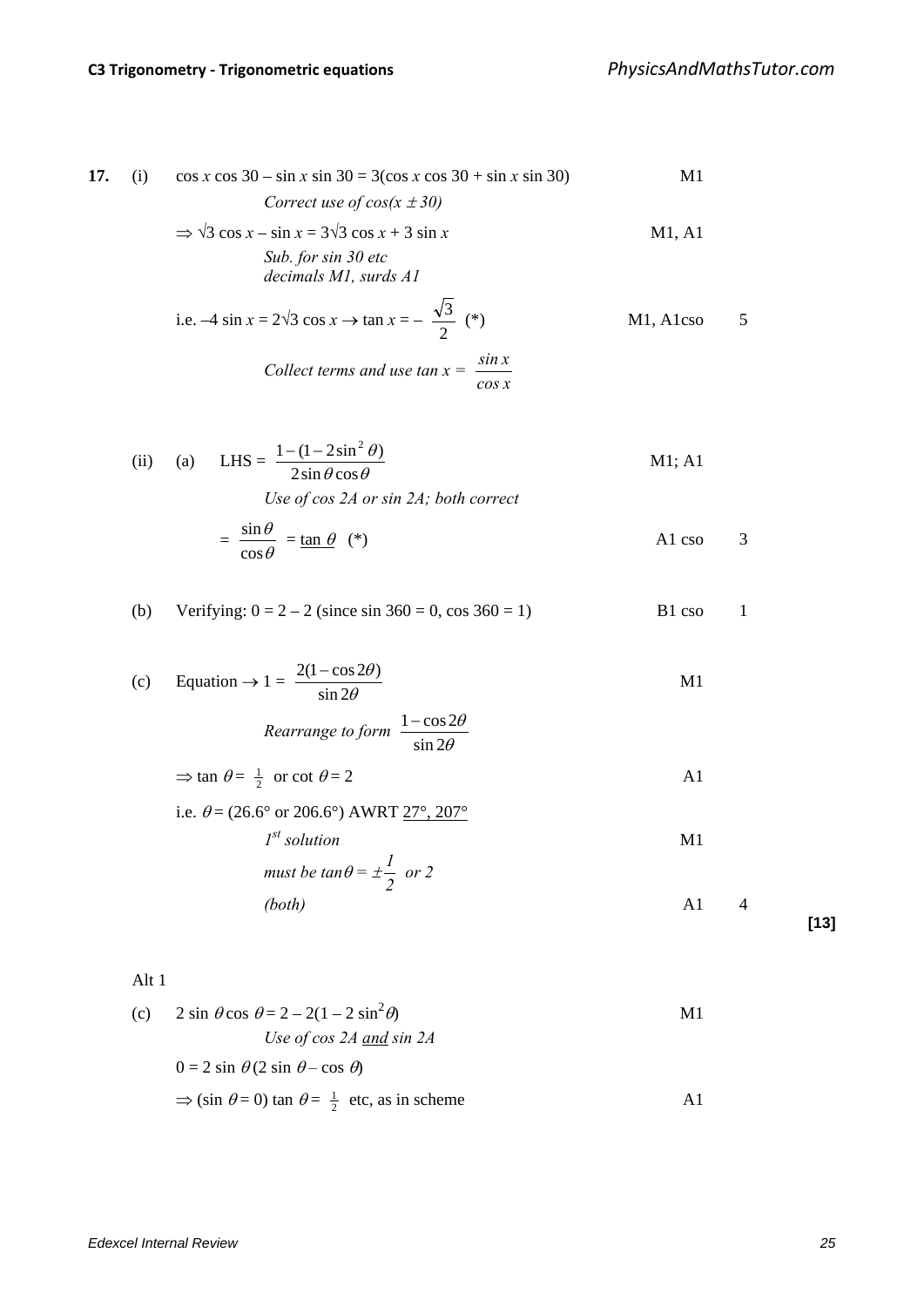Alt 2

(c) 
$$
2 \cos 2\theta + \sin 2\theta = 2 \Rightarrow \cos (2\theta - \alpha) = \frac{2}{\sqrt{5}}
$$
 M1  
\n $\alpha = 22.6 \text{ (or } 27)$  A1  
\n $2\theta = 2\alpha, 360, 360 + 2\alpha$   
\n $\theta = \alpha, 180 + \alpha$  i.e.  $\theta = 27^\circ \text{ or } 207^\circ \text{ (or } 1 \text{ d} \text{m})$ 

$$
\theta = \alpha, 180 + \alpha \qquad \text{i.e. } \theta = 27^{\circ} \text{ or } 207^{\circ} \text{ (or 1 dp)}
$$
  
 
$$
\theta = \alpha \text{ or } 180 + \alpha \qquad \text{M1}
$$
  
 
$$
\text{A1 both}
$$

18. (a) 
$$
\sin x + \sqrt{3} \cos x = R \sin (x + \alpha)
$$
  
\t\t\t $= R (\sin x \cos \alpha + \cos x \sin \alpha)$  M1  
\t\t\t $R \cos \alpha = 1, R \sin \alpha = \sqrt{3}$  A1  
\t\t\tMethod for R or  $\alpha$ , e.g.  $R = \sqrt{(1 + 3)}$  or  $\tan \alpha = \sqrt{3}$  M1  
\t\t\tBoth  $R = 2$  and  $\alpha = 60$  A1 4

(b) 
$$
\sec x + \sqrt{3} \csc x = 4 \Rightarrow \frac{1}{\cos x} + \frac{\sqrt{3}}{\sin x} = 4
$$
  
\n $\Rightarrow \sin x + \sqrt{3} \cos x = 4 \sin x \cos x$   
\n $= 2 \sin 2x (*)$   
\nM1 3

(c) Clearly producing 2 sin 2x = 2 sin (x + 60)  
\n(d) sin 2x - sin (x + 60) = 0 
$$
\Rightarrow
$$
 cos  $\frac{3x + 60}{2}$  sin  $\frac{x - 60}{2}$  = 0  
\nM1

$$
\cos \frac{3x + 60}{2} = 0 \Rightarrow x = 40^{\circ}, 160^{\circ}
$$
   
M1 A1 A1 ft

$$
\sin \frac{x - 60}{2} = 0 \Rightarrow x = 60^{\circ}
$$
 B1 5

**[13]**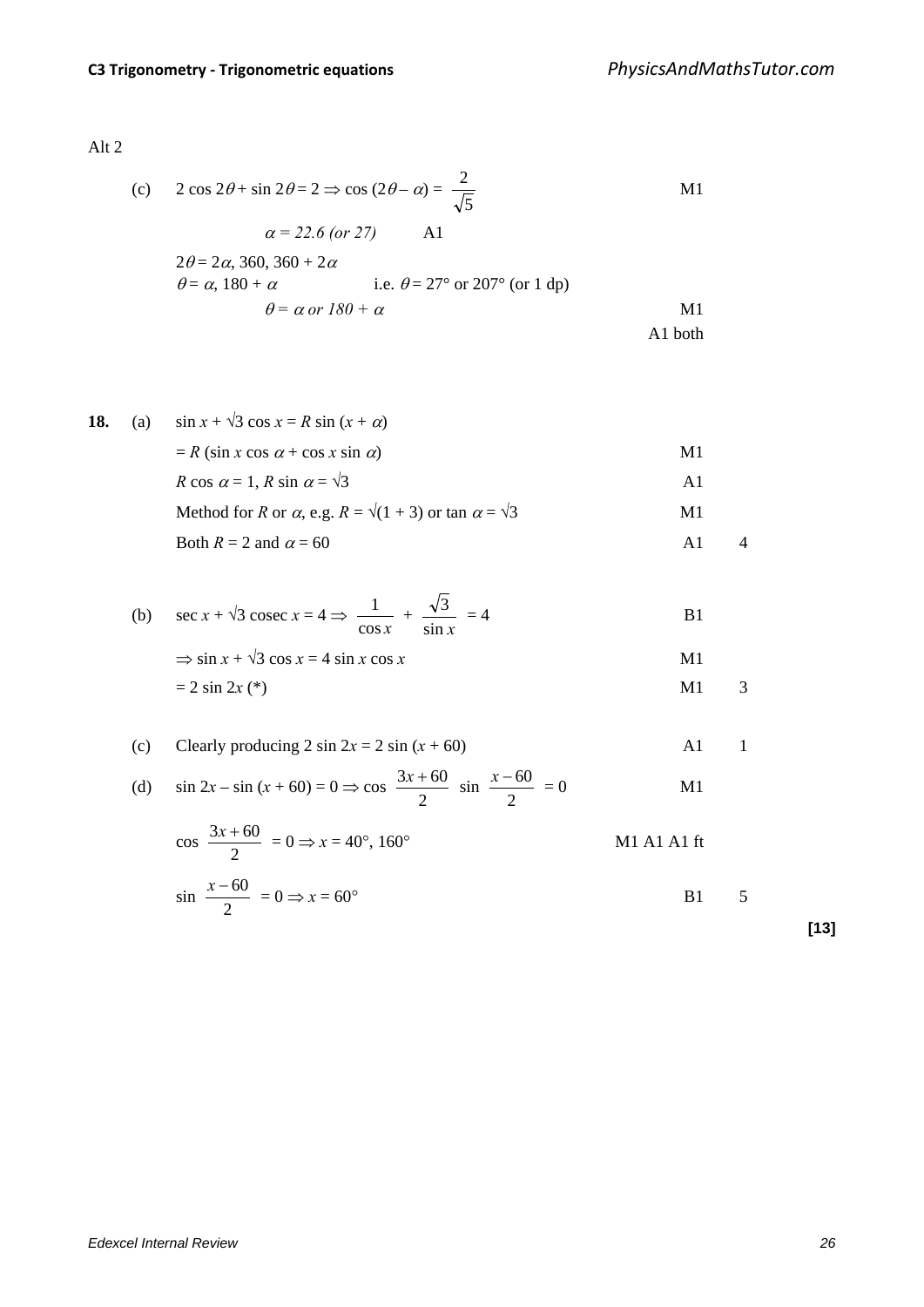

RHS =  $\sin 60^\circ \cos x + \cos 60^\circ \sin x$  M1

**[8]**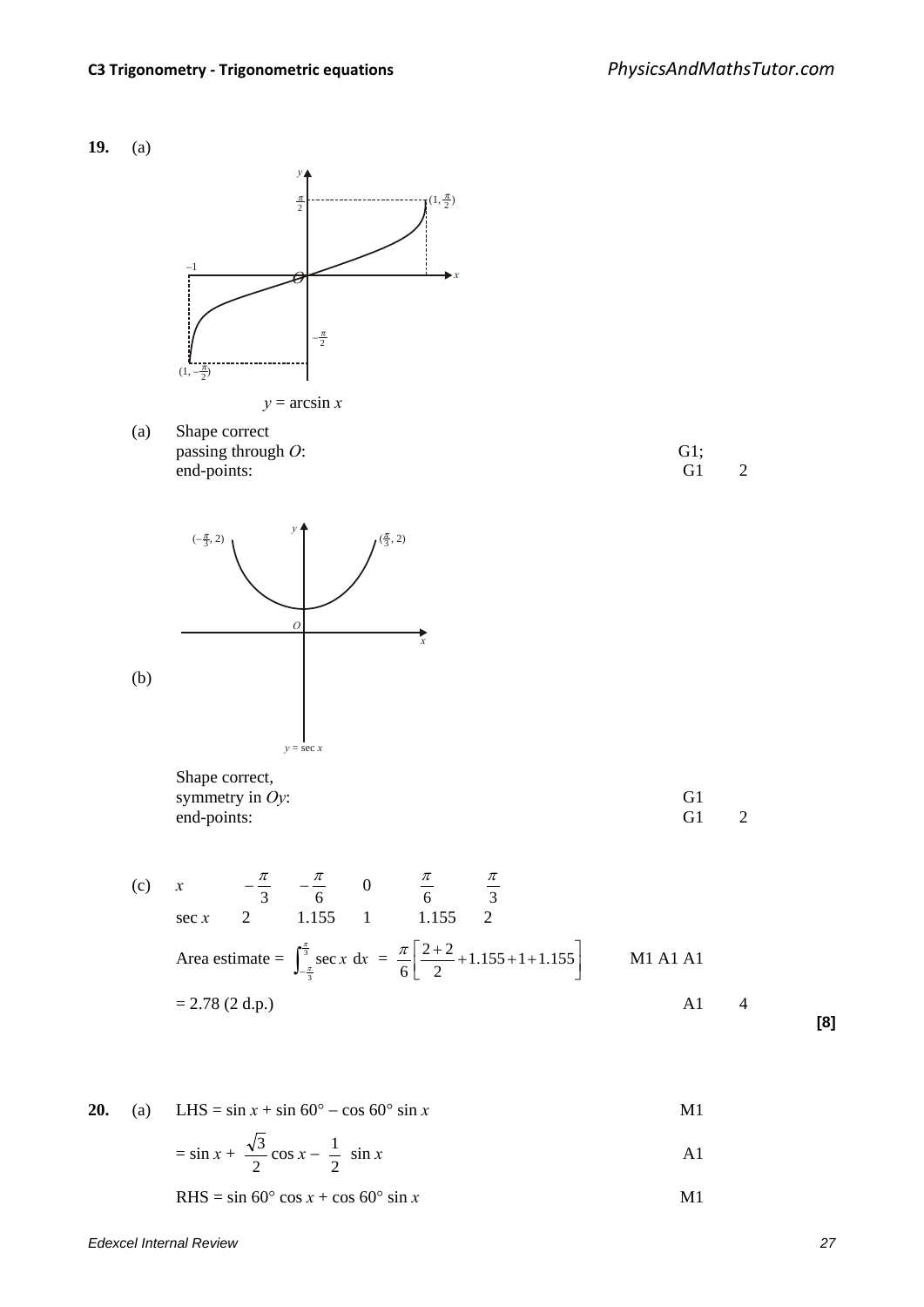$$
= \frac{\sqrt{3}}{2}\cos x + \frac{1}{2}\sin x = LHS
$$
 A1 4

(b) From (a), 
$$
\sin (60^\circ + x) - \sin (60^\circ - x) = \sin x
$$
  
\n $x = 24^\circ \Rightarrow \sin 84^\circ - \sin 36^\circ = \sin 24^\circ$   
\n $\Rightarrow \alpha = 24^\circ$   
\n(A) 2  
\n(C) 3 sin 2x + sin 2x + sin (60° - 2x) = sin (60° + 2x) - 1  
\n(A) 2

(c) 
$$
3 \sin 2x + \sin 2x + \sin (60^\circ - 2x) = \sin (60^\circ + 2x) - 1
$$
  
\nUsing (a),  $3 \sin 2x = -1$   
\n $2x = 199.47^\circ \text{ or } 340.53^\circ$   
\n $x = 99.7^\circ, 170.3^\circ$   
\nor 279.7°, 350.3°  
\n**111**

**21.** (a)  $e^w = 0.25 \implies w = -1.39$  M1 A1 2

(b)  $\arctan x = 1 \implies x = 0.79$  M1 A1 2

(c) 
$$
\ln \frac{y+1}{y} = 0.85 \implies \frac{y+1}{y} = e^{0.85}
$$
  
\n $\frac{1}{y} = 2.340 - 1 \implies y = 0.75$   
\nM1 A1 4

(d) Putting  $\cos z + \sin z$  in the form  $\sqrt{2} \cos |z - \frac{\pi}{2}|$  $\overline{\phantom{a}}$  $\left(z-\frac{\pi}{4}\right)$  $\left(z - \frac{\pi}{4}\right)$  or equivalent M1 A1

$$
\cos\left(z - \frac{\pi}{4}\right) = \frac{1}{3\sqrt{2}}
$$
\n
$$
attempt for z
$$
\nM1\n
$$
z = 2.12, -0.55
$$
\nM1\nA1, A1 ft\n5

**[13]**

| 22. | (a) | $4 \sin \theta - 3 \cos \theta = R \sin \theta \cos \alpha - R \cos \theta \sin \alpha$ |                     |  |
|-----|-----|-----------------------------------------------------------------------------------------|---------------------|--|
|     |     | $\sin \theta$ terms give $4 = R \cos \alpha$                                            |                     |  |
|     |     | $\cos \theta$ terms give $3 = R \sin \alpha$                                            |                     |  |
|     |     | $\tan \alpha = 0.75$                                                                    | M1                  |  |
|     |     | $\alpha = 36.9^{\circ}$                                                                 | A1                  |  |
|     |     | $R^2 = 4^2 + 3^2 = 25 \implies R = 5$                                                   | $M1$ A <sub>1</sub> |  |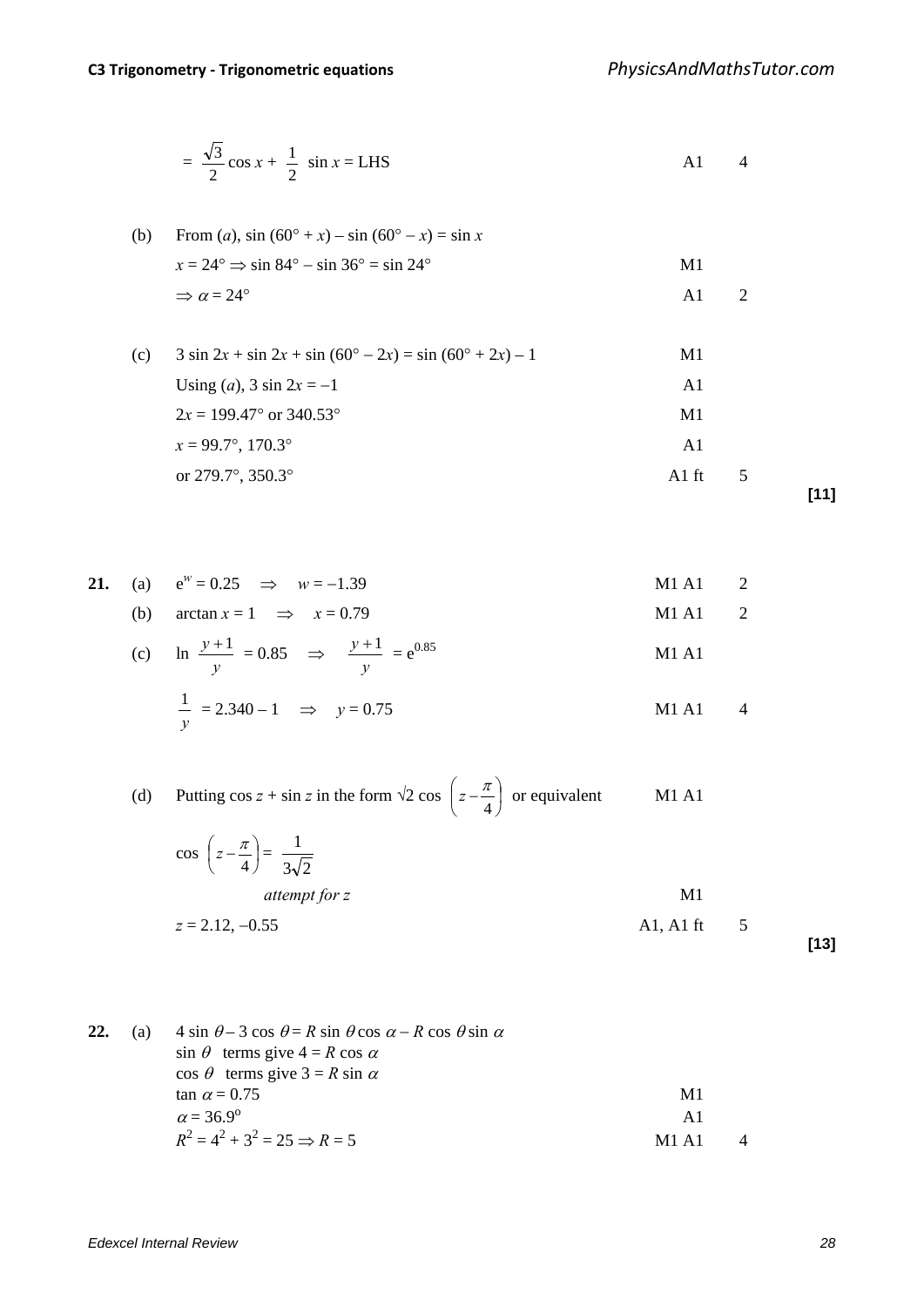| (b) | $5 \sin (\theta - 36.9^\circ) = 3$                         |                     |   |      |
|-----|------------------------------------------------------------|---------------------|---|------|
|     | $\sin (\theta - 36.9^\circ) = 0.6$                         | M1                  |   |      |
|     | $\theta$ – 36.9° = 36.9°, 143.1                            | $A1$ M <sub>1</sub> |   |      |
|     | $\theta = 73.7^{\circ}, 180^{\circ}$                       |                     |   |      |
|     | awrt 74 $\degree$                                          | A1 A15              |   |      |
| (c) | Max value 5                                                | B1                  |   |      |
| (d) | $\sin (\theta - 36.9^\circ) = 1$<br>$\theta$ - 36.9° = 90° | M1                  |   |      |
|     | $\theta = 90^\circ + 36.9^\circ = 126.9^\circ$             | A1                  | 2 | [12] |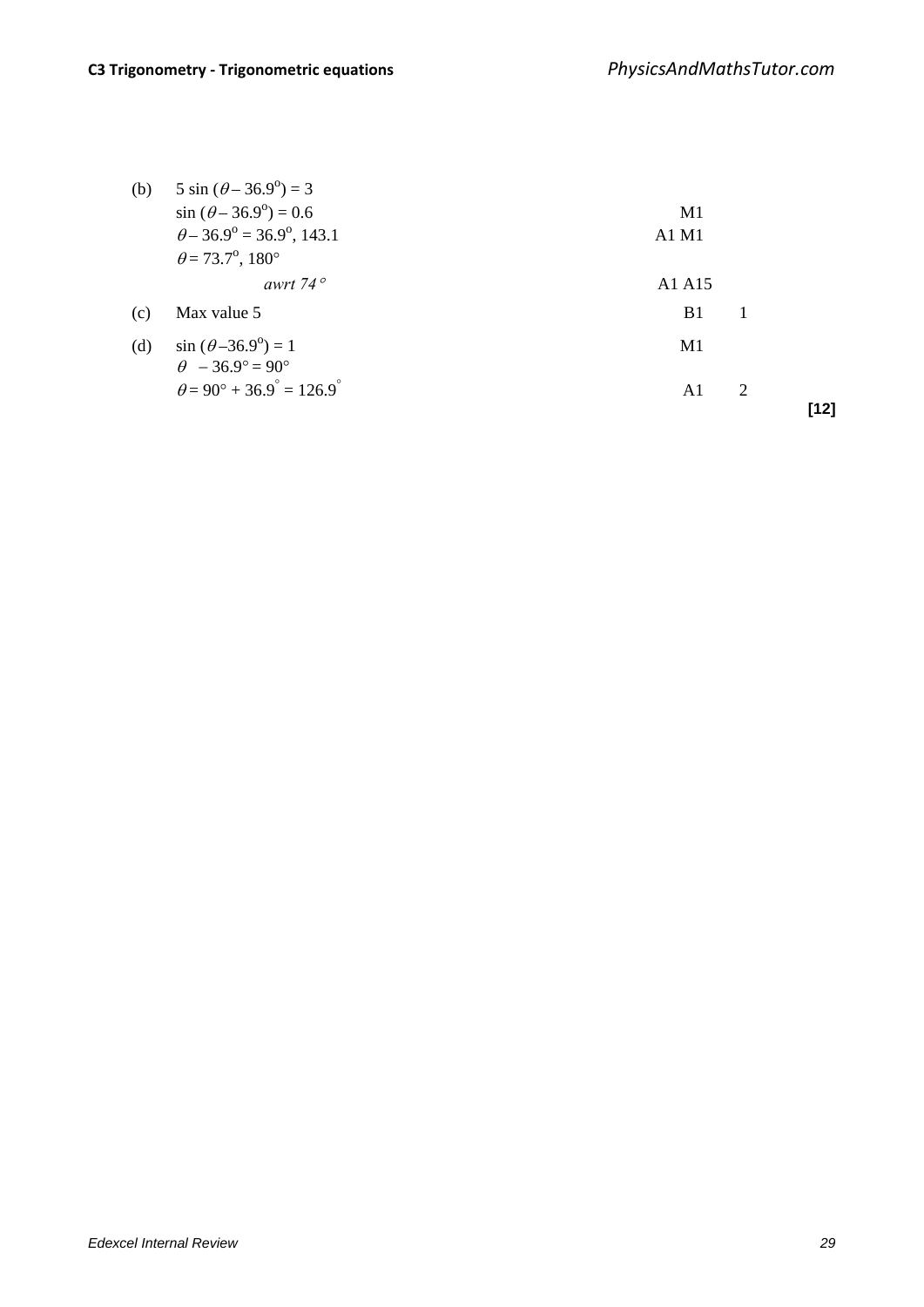**1.** This question was tackled with confidence by most candidates, many of whom gained at least 8 out of the 9 marks available.

In part (a), almost all candidates were able to obtain the correct value of *R* although  $3^2 + 5^2 = 36$ was a common error for a few candidates, as was the use of the "subtraction" form of Pythagoras. A minority of candidates used their value of α to find *R*. Some candidates incorrectly wrote tan $\alpha$  as either  $\frac{5}{3}$ ,  $-\frac{3}{5}$  or  $-\frac{5}{3}$ . In all of these cases, such candidates lost the final accuracy mark for this part. A significant number of candidates found  $\alpha$  in degrees, although many of them converted their answer into radians.

Many candidates who were successful in part (a) were usually able to make progress with part (b) and used a correct method to find the first angle. A significant minority of candidates struggled to apply a correct method in order to find their second angle. These candidates usually applied an incorrect method of  $(2\pi - \text{their } 0.27)$  or  $(2\pi - \text{their } \alpha - \text{their } 0.27)$ , rather than applying the correct method of  $(2\pi - \text{their principal angle} - \text{their } \alpha)$ . Premature rounding caused a significant number of candidates to lose at least 1 accuracy mark, notably with a solution of  $0.28^c$  instead of  $0.27^c$ .

**2.** Weaker candidates struggled with this unstructured trigonometry problem and therefore it was common for examiners to see many unsuccessful attempts at this question. A significant number of candidates either did not remember or were not able to derive the identity cosec<sup>2</sup> $\theta = 1 + \cot^2 \theta$ . Some candidates could not use this identity to write down an identity for an angle of 2*x*. Some candidates incorrectly deduced that  $\csc^2 2x = 2 + \cot^2 2x$ .

A significant minority of candidates decided to work in sines and cosines, but only a few of these managed to get beyond the equation  $1 - \sin 2x \cos 2x = \sin^2 2x$ . Some of these candidates then proceeded to use double angle formulae resulting in an extraordinarily complicated equation involving sin 4*x* , which they struggled to solve.

Those candidates who obtained a quadratic equation in cot 2*x* were usually able to solve it to obtain the two values for cot  $2x$  as 0 or 1. Virtually all of these candidates, however, thought that it was impossible for cot  $2x = 0$  to have any solutions. Those candidates who rewrote cot  $2x$ 

$$
= 0 \text{ as } \frac{\cos 2x}{\sin 2x} = 0 \text{ usually found both solutions of } x = 45^{\circ} \text{ and } x = 225^{\circ}.
$$

**3.** In part (a), the majority of candidates started with  $\cos^2\theta + \sin^2\theta = 1$  and divided all terms by cos<sup>2</sup>θ and rearranged the resulting equation to give the correct result. A significant minority of candidates started with the RHS of  $\sec^2\theta - 1$  to prove the LHS of  $\tan^2\theta$  by using both

<sup>2</sup>  $\theta = \frac{1}{\cos^2 \theta}$ cos sec<sup>2</sup>  $θ = \frac{1}{\sqrt{2}}$  and sin<sup>2</sup> $θ = 1 - \cos^2 θ$ . There were a few candidates, however, who used more

elaborate and less efficient methods to give the correct proof.

In part (b), most candidates used the result in part (a) to form and solve a quadratic equation in sec $\theta$  and then proceeded to find 120 $^{\circ}$  or both correct angles. Some candidates in addition to correctly solving  $\sec\theta = -2$  found extra solutions by attempting to solve  $\sec\theta = \frac{2}{3}$ , usually by proceeding to write  $\cos\theta = \frac{2}{3}$ , leading to one or two additional incorrect solutions. A significant minority of candidates, however, struggled or did not attempt to solve  $\sec\theta = -2$ .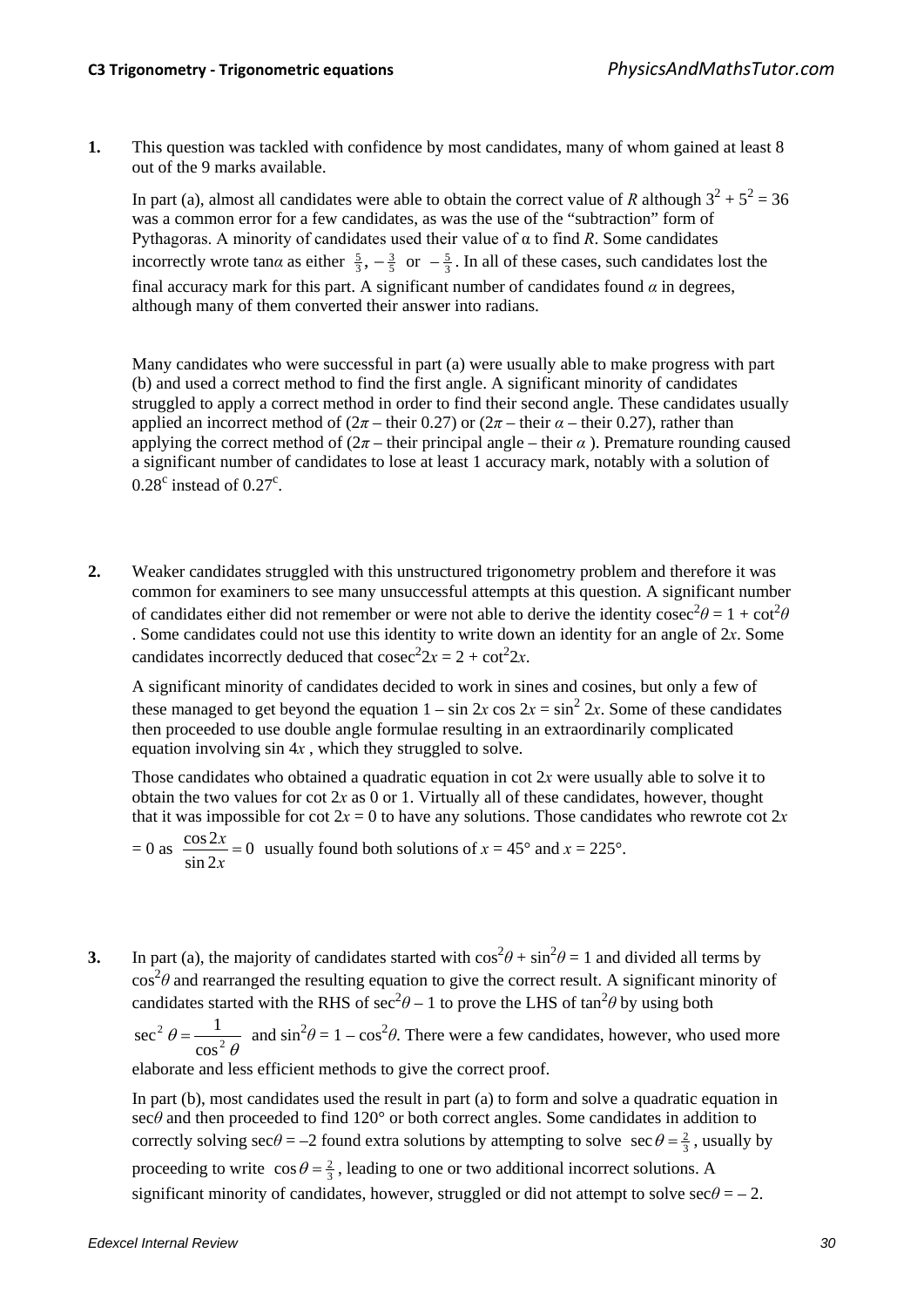A significant minority of candidates used  $\tan \theta = \frac{\sin \theta}{\cos \theta}$  $\theta = \frac{\sin \theta}{\cos \theta}$ cos  $\tan \theta = \frac{\sin \theta}{\sin^2 \theta}$  and  $\sin^2 \theta = 1 - \cos^2 \theta$  to achieve both answers by a longer method but some of these candidates made errors in multiplying both sides of their equation by  $\cos^2\theta$ .

**4.** The majority of candidates were able to give a correct proof in part (a). A number of candidates having written cos  $2A = \cos^2 A - \sin^2 A$  did not make the connection with  $\sin^2 A + \cos^2 A = 1$ and were unable to arrive at the given result.

Part (b) proved to be one of the most challenging parts of the paper with many candidates just gaining the first mark for this part by eliminating y correctly. A number of candidates spotted the link with part (a) and either substituted  $\frac{1-\cos 2x}{2}$  for  $\sin^2 x$  or  $1-\cos^2 x$  for  $2\sin^2 x$  and usually completed the proof in a few lines. A significant number of candidates manipulated  $4\sin^2 x - 2\cos^2 x$  to  $8\sin^2 x - 2$  and usually failed to progress further. There were some candidates who arrived at the correct result usually after a few attempts or via a tortuous route.

Part (c) was well done. *R* was usually correctly stated by the vast majority of candidates. Some candidates gave  $\alpha$  to 1 decimal place instead of the 2 decimal places required in the question. Other candidates incorrectly wrote  $\tan \alpha \, as \frac{4}{3}$ . In both cases, such candidates lost the final accuracy mark for this part. There was some confusion between  $2x$  and  $\alpha$ , leading to some candidates writing  $\tan 2x \, as \frac{3}{4}$  and thereby losing the two marks for finding *α* 

Many candidates who were successful in part (c) were usually able to make progress with part (d) and used a correct method to find the first angle. A number of candidates struggled to apply a correct method in order to find their second angle. A significant number of candidates lost the final accuracy mark owing to incorrect rounding errors with either one or both of 51.7° or 165.3° seen without a more accurate value given first.

**5.** In part (a), most candidates were able to write down the correct identity for sin 2*x*.

In part (b), there was a failure by a significant number of candidates who replaced cosec *x* with

sin *x*  $\frac{1}{1}$  to realise the connection between part (a) and part (b) and thus managed only to proceed

as far as  $1 = 8\sin x \cos x$ . Some candidates, however, thought that  $8\sin x \cos x$  could be written  $\sin 8 x$ , presumably by continuing the imagined "pattern" with  $2\sin x \cos x = \sin 2x$ . Nonetheless, the majority of candidates who reached this stage usually used the identity in part (a) to substitute 4sin 2*x* for 8sin *x* cos *x* and proceeded to give at least one allowable value for *x*.

A number of candidates lost the final accuracy mark for only giving one instead of two values for *x*, or for rounding one of their answers in radians incorrectly (usually by writing 1.45 instead of 1.44). Several candidates lost the final accuracy mark for writing their answers in degrees rather than radians. Some candidates, however, worked in degrees and converted their final answers to radians.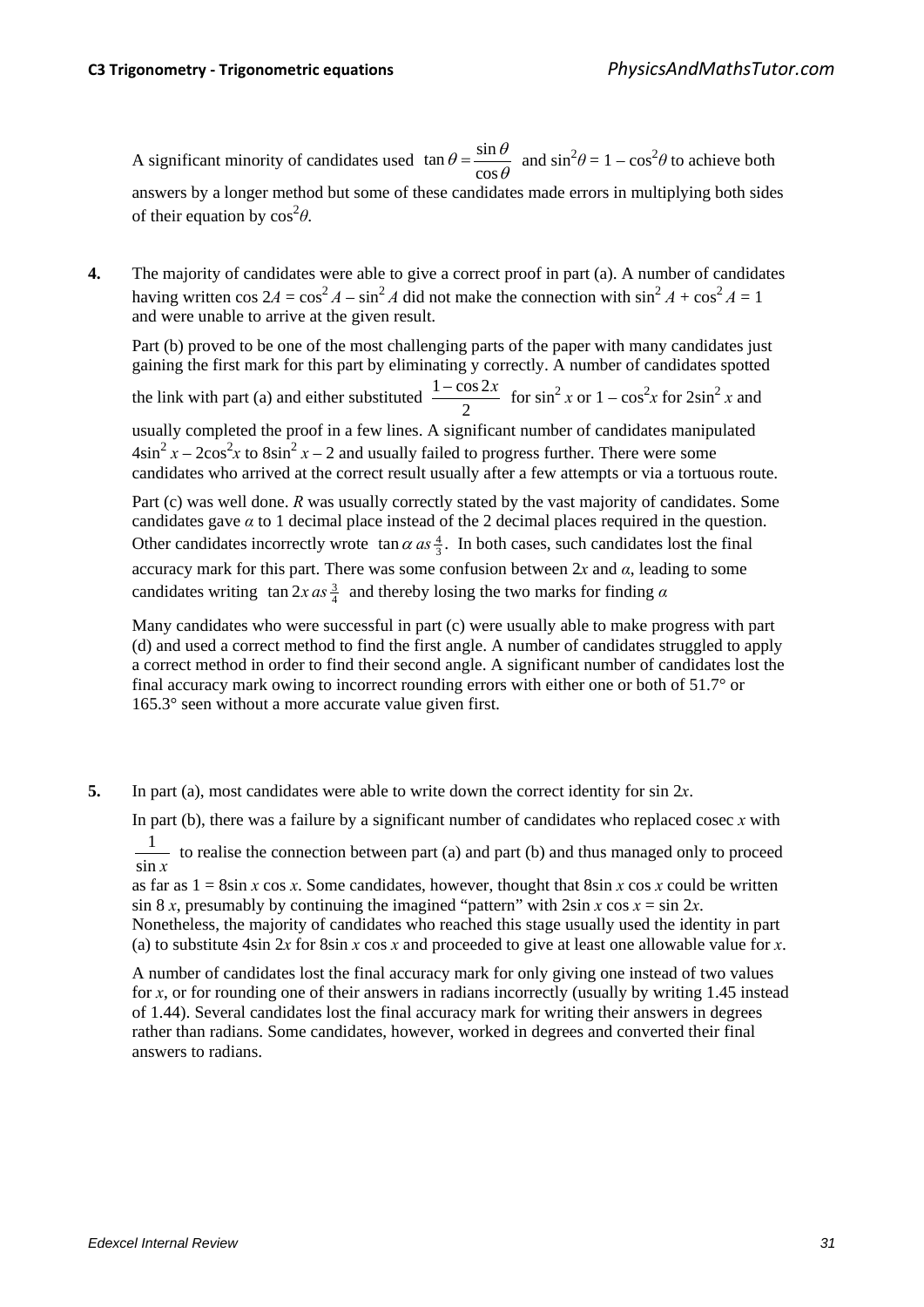**6.** Part (a)(i) was well done and majority of candidates produced efficient proofs. Some candidates, however, failed to gain full marks when the incorrect use of, or omission of, brackets led to incorrect manipulation. Those who failed to spot the connection between parts  $(a)(i)$  and  $(a)(ii)$ rarely made any progress. Those who did make the connection often made sign errors and the

incorrect equation sin  $3\theta = -\frac{1}{2}$  was commonly seen. The majority of those who obtained the

correct sin 2  $3\theta = \frac{1}{2}$  did obtain the two answers in the appropriate range and the instruction to give the answers in terms of  $\pi$  was well observed.

Many candidates struggled with part (b) and, despite the hint in the question, blank responses were quite common. Those who did attempt to write 15° as the difference of two angles often chose an inappropriate pair of angles, such as 75° and 60°, which often led to a circular

argument. If an appropriate pair of angles were chosen, those who used sin 45° cos 45° =  $\frac{\sqrt{2}}{2}$ 

usually found it easier to complete the question than those who used sin45° cos  $45^{\circ} = \frac{1}{\sqrt{10}}$ . 2 1

- **7.** This was the best done question on the paper and full marks were very common. There were a great many concise solutions to part (a), the great majority started from  $\sin^2 \theta + \cos^2 \theta = 1$  and divided all the terms by  $\sin^2 \theta$ . Those who started from  $1 + \cot^2 \theta$  often produced longer solutions but both marks were usually gained. The majority of candidates saw the connection between parts (a) and (b) and usually obtained both correct solutions. Candidates who substituted tan  $\theta = \frac{\sin \theta}{\cos \theta}$ cos  $\frac{\sin \theta}{\cos \theta}$  could achieve the same results by a longer method but sometimes made errors in multiplying their equation by  $\sin^2 \theta$ . A significant number who used a quadratic in cosec  $\theta$  obtained cosec  $\theta$  = 5 and got no further, seemingly deciding that it was not possible to solve this.
- **8.** In part (a) most candidates took the given identity, divided by  $\sin^2 \theta$  and correctly manipulated their equation to obtain the required result. Correct solutions were also given by those who started with the expression cosec  $2\theta$ –cot<sup>2</sup>  $\theta$  and used the given identity to show that this expression came to 1. However, those candidates who assumed the result (i.e.cosec <sup>2</sup> $\theta$ – cot<sup>2</sup>  $\theta$ = 1) and manipulated this to obtain the given identity were not given the final mark unless they drew at least a minimal conclusion from this (e.g. hence result). Candidates who understood the link between parts (a) and (b) and used the difference of two squares completed part (b) easily. Other, more lengthy, solutions were also seen. Weaker candidates tended to produce circular arguments or use incorrect statements such as cosec <sup>2</sup> $\theta$ – cot<sup>2</sup>  $\theta$ = 1  $\Rightarrow$  cosec <sup>4</sup> $\theta$ – cot<sup>4</sup>  $\theta$ = 1. The first method mark for linking parts (b) and (c) was gained by most candidates. Many were also able to use the result in part (a) to obtain a quadratic in cotθ Candidates who did not spot these links were usually unsuccessful. For those candidates who obtained a quadratic equation, factorising was generally done well although less proficiency was seen in giving solutions to the resulting trigonometric equations in the correct range.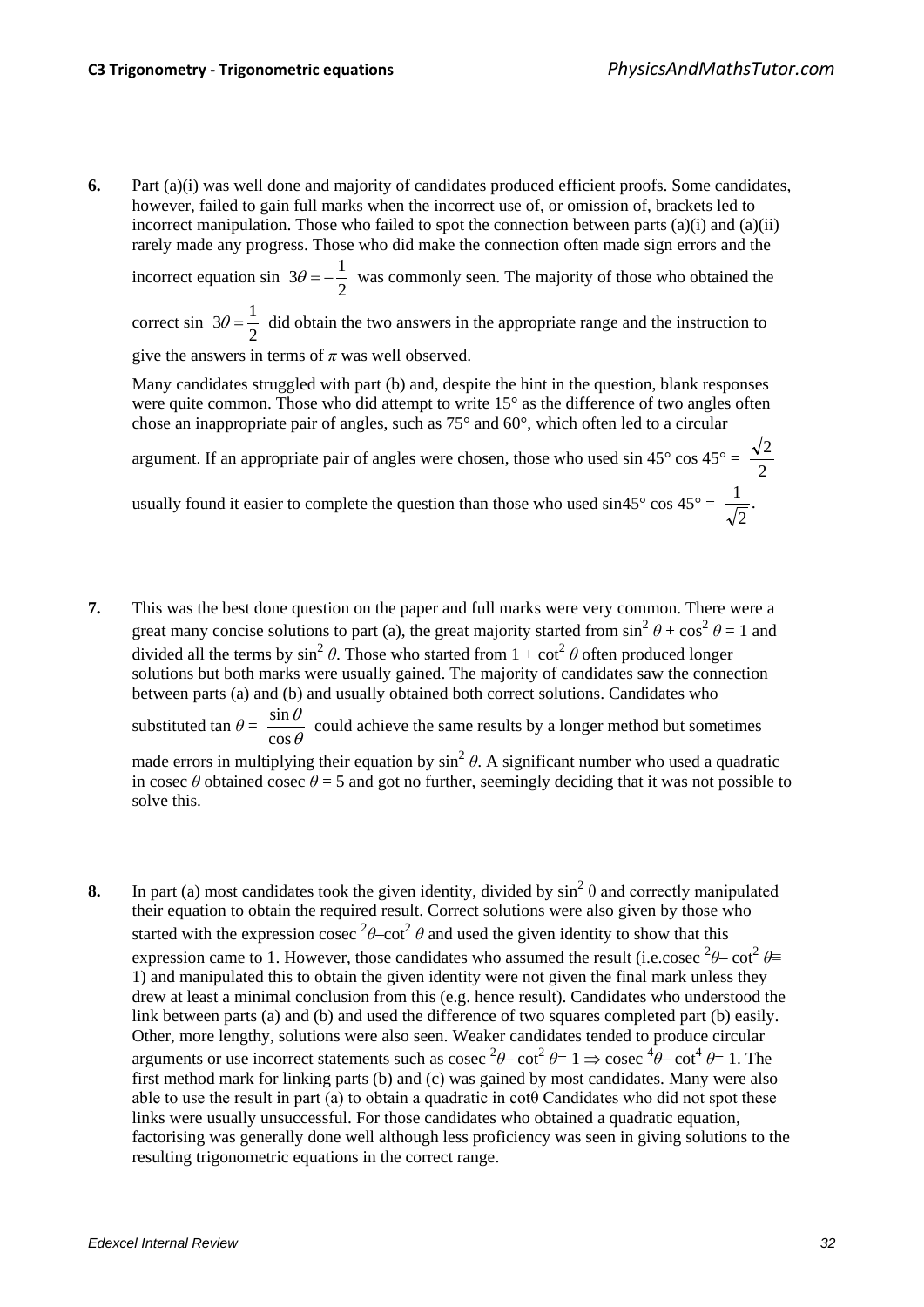## **9. Pure Mathematics P2**

In (ai) most candidates identified the appropriate form of the double angle formula to substitute in the left hand side of this identity, but the following cancelling was frequently incorrect. The most popular (and incorrect) answer was:

 $x$  - sin x *x x x x*  $x + \sin x$  $x-\sin^2 x$  $x + \sin x$  $\frac{x}{1} = \frac{\cos^2 x - \sin^2 x}{1} = \frac{\cos^2 x}{1} - \frac{\sin^2 x}{1} = \cos x - \sin x$ sin sin cos cos  $\cos x + \sin x$  $\cos^2 x - \sin x$  $\cos x + \sin x$  $\cos 2x$   $\cos^2 x - \sin^2 x$   $\cos^2 x \sin^2 x$  $\frac{\sinh x}{\sinh x} = \frac{\cos^2 x - \sin^2 x}{\cos x + \sin x} = \frac{\cos^2 x}{\cos x} - \frac{\sin^2 x}{\sin x} = \cos x - \sin x$ . Some candidates started by

multiplying both sides of the identity by  $(\cos x + \sin x)$  and multiplying out the difference of two squares. This method was acceptable provided that the candidate clearly picked out this form of the double angle formula as a known result and completed their argument correctly. The response to (aii) was usually much more successful, but many candidates clearly have problems over the distinctions between  $\cos^2 x$ ,  $\cos 2x$  and  $2\cos x$ .

In (b) most candidates started by applying (ai), but usually went on to pick out the double angle formulae in their working rather than apply (aii).

In the final part, some candidates expended considerable time and effort in trying to expand both sides of this equation to obtain an equation in a single trig.function. This invariably involved a false step of the form  $\sin 2x = 2\sin x$ . Some tried squaring both sides of the equation which allowed them an equation in  $\sin 2x$  or  $\cos 2x$ , but also introduced false solutions that were not discarded. Those candidates who did realise that this equation is equivalent to an equation in tan2*x* often went on to obtain the correct answers, but common errors here involved answers in degrees, radians but not expressed as multiples of *π*, or an incomplete set of solutions. Some candidates had difficulty in rewriting the equation and arrived at the false equation tan $2x = 0$ .

## **Core Mathematics C3**

Candidates who gained both the marks in part (a)(i) were in the minority. Most realised that the identity  $\cos 2x = \cos^2 x - \sin^2 x$  was the appropriate identity to use but the false working  $x - \sin^2 x$  $2x - \sin^2$  $\frac{\cos^2 x - \sin^2 x}{\sin x}$  =  $\cos x - \sin x$  was as common as the correct working using the difference of

*xx*  $\cos x + \sin x$  $\cos x + \sin$ 

two squares. Part (a)(ii) was better done and many gained full marks here. An unexpected aspect of many of the proofs seen here, and in part (b), was that the formula  $\cos 2x = \cos^2 x - \sin^2 x$ seemed to be much better known than  $\cos 2x = \cos^2 x - x - 1$ . Many produced correct proofs using the former of these versions of the double angle formulae and  $\cos 2x + \sin^2 x = 1$ . This was, of course, accepted for full marks but did waste a little time and these times can mount up in the course of a paper. There were many correct proofs to part (b). The majority started using part (a)(i) but then finished their demonstrations using double angle formulae rather than part (a)(ii). Part (d) was clearly unexpected in this context. The topic is in the C2 specification and may be tested on this paper. Among those who did realise they could divide by  $\cos 2\theta$ , the error  $\tan 2\theta =$ 0 was common. Some very complicated methods of solution were seen but these were rarely successful. An error of logic was frequently. On reaching an equation of the form f ( $\theta$ ) g ( $\theta$ ) = *A*. where *A* is a non-zero constant, candidates proceeded to deduce that either  $f(\theta) = A$  or g  $(\theta)$  $=$  A. A few candidates drew diagrams showing clearly the symmetrical nature of cos2 $\theta$  and  $\sin 2\theta$  and deduced the four solutions from this. Such an approach is sound and was awarded full marks.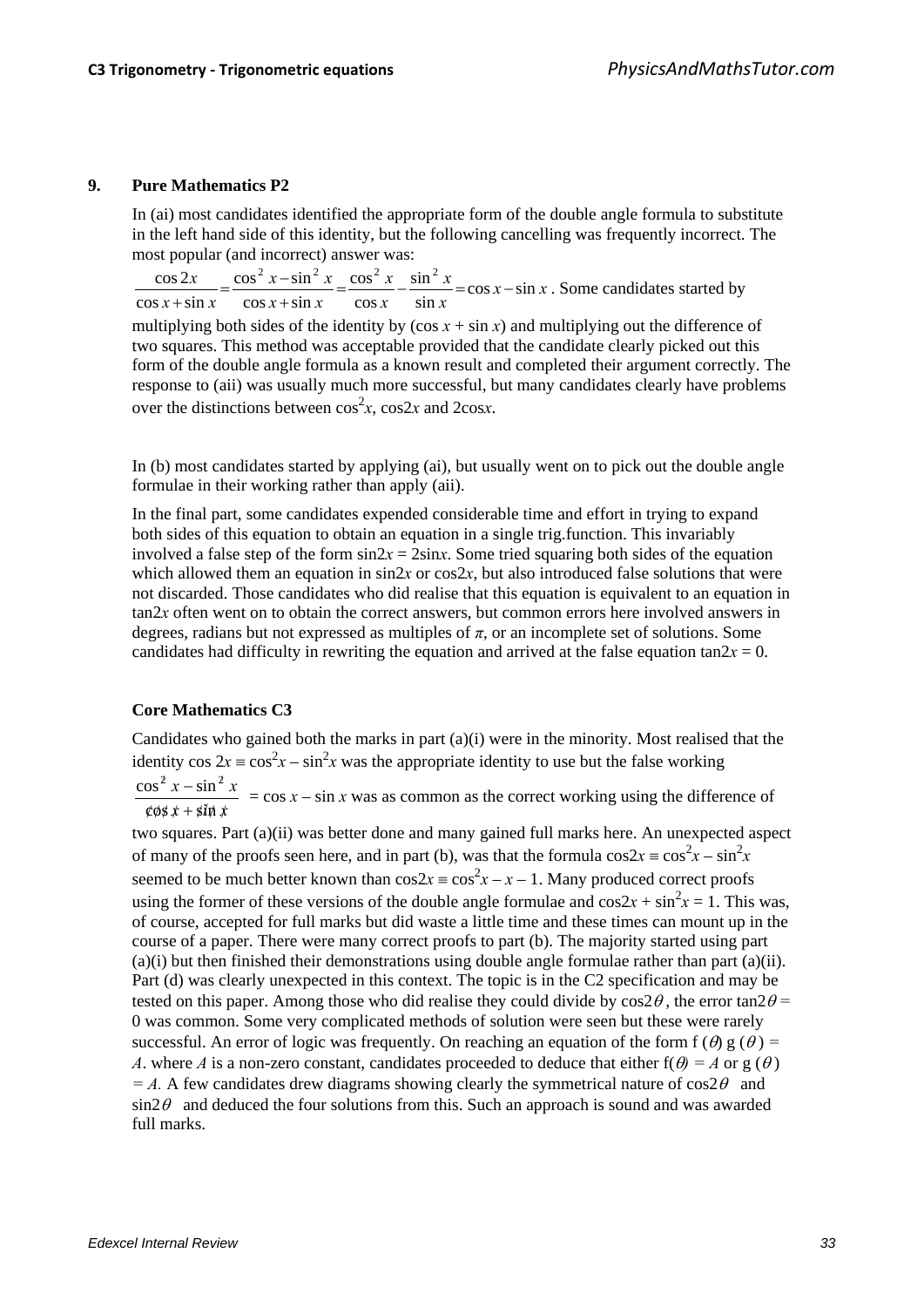**10.** Part (a) was well done. Such errors as were seen arose from  $\alpha = \pm 3$  or  $\tan \alpha = -\frac{1}{3}$ . In part (b), the majority could find the answer 38.0 although a substantial minority, with the correct method, failed to obtain this result through premature approximation. If an answer is required to one decimal place the candidate must work to at least 2 decimal places. The second answer proved more difficult. Many candidates produced their "secondary value" at the wrong place in

their solution, giving the value of  $360^\circ - \int \arccos \frac{7}{4} - \alpha \approx 322.0^\circ$ 160  $360^\circ - \left(\arccos \frac{7}{\sqrt{1-\cos^2 \alpha}} - \alpha\right) \approx$ Ј  $\left(\arccos \frac{7}{\sqrt{1-\cos^2\theta}}-\alpha\right)$  $-\left(\arccos \frac{7}{\sqrt{160}}-\alpha\right) \approx 322.0^{\circ}$  instead of

$$
360^\circ - \arccos \frac{7}{\sqrt{160}} - \alpha \approx 285.2^\circ.
$$

Part (c) was not well done. In (c)(i) 12 or 0 were often given as the minimum value and few realised that the answer to (c)(ii) was the solution of cos  $(x + a) = -1$ . Many produced solutions involving *R*. A few tried differentiation and this was rarely successful.

- **11.** A few candidates offered no attempt at this question, but those who did attempt it seemed to score well.
	- (a) Many managed to expand the compound angles. Most seemed to be comfortable working with surds, and realised that tan  $\Box$  b was obtained by dividing  $\Box$ sin $\Theta$  $\Box$ by cos $\Theta$ . A lot did get to a correct form for the answer, although there were many sign slips and errors in combining  $\sqrt{3}$  and  $\sqrt{3}/2$ .
	- (b) (i) Many candidates produced very quick answers, although some could not progress beyond the initial statement  $\cos 2\theta = \cos^2 \theta - \sin^2 \theta$ 
		- (ii) Most candidates made the link with the previous part and went on to form the required quadratic equation. Many seemed comfortable working in radians, although some worked in degrees and then converted their answers. Solutions outside the range were quite often seen, with  $-\pi/2$  being particularly common. Several candidates reached the stage  $1-2\sin^2 x = \sin x$ , but could make no further progress. There were also several spurious attempts to solve this equation in this form. Some candidates ignored the instruction "hence". A few of these were able to deduce the correct values for *x* by considering sketches of the functions.
		- (iii) Many candidates produced very quick answers by looking at what they had shown in (b)(i), although in some cases after a page of work candidates had horrific expressions involving coty and  $\sec^2 y$ . A number of candidates were not able to make progress because they did not attempt to rewrite tan*y.* Some candidates resorted to showing that the relation was true for one of two specific values of y that they chose. There was a common misread in this part, with many candidates seeing 2*y* in place of sin2*y*.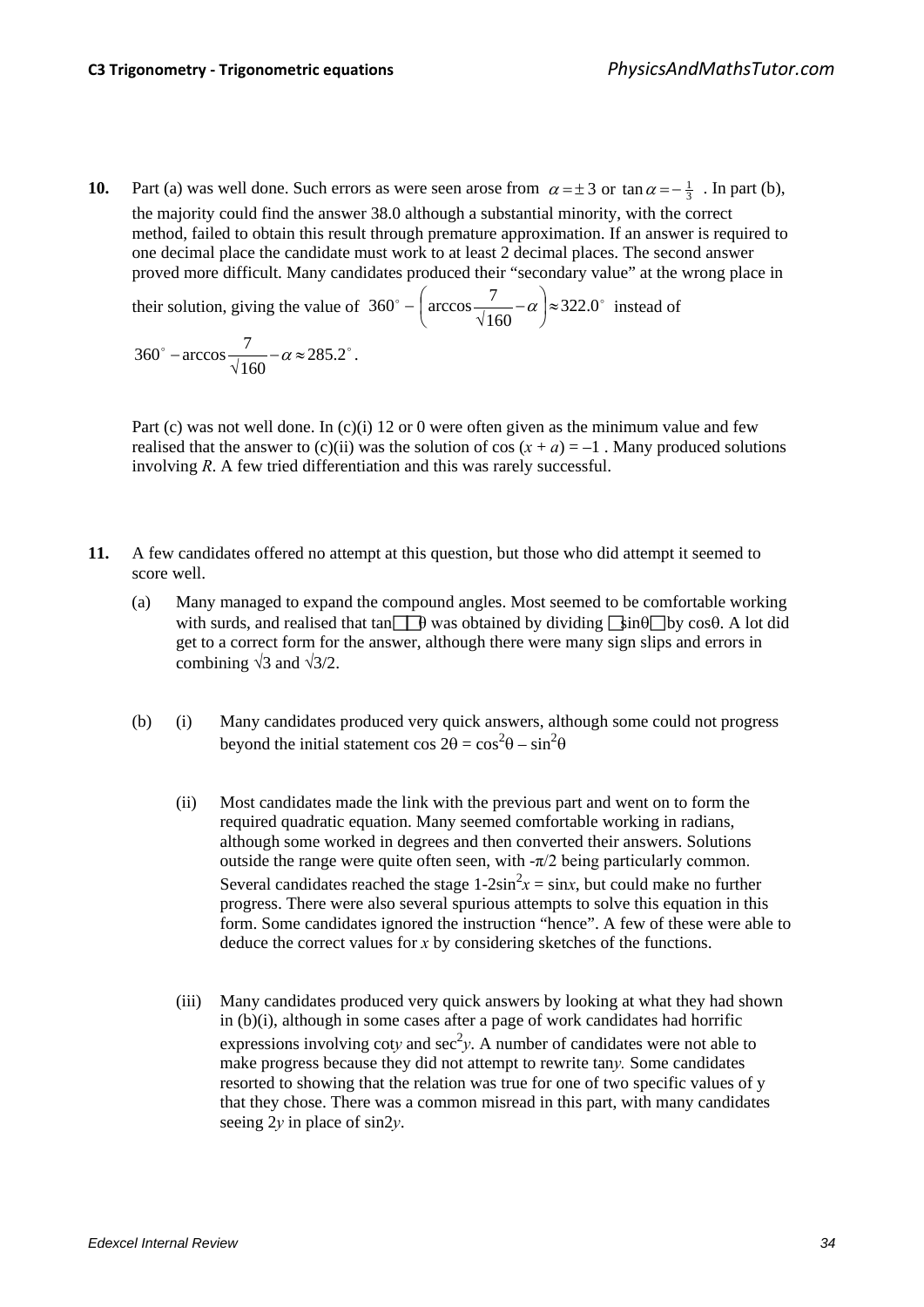- **12.** (a) A variety of methods were used and most candidates were able to prove the identity. Many divided the given statement  $\cos^2\theta + \sin^2\theta = 1$  by  $\cos^2\theta$ . Others started with the answer, replacing tan with sin/cos and sec with 1/cos. ( Where an answer is printed it is important that each step of the argument is clearly shown to gain full credit.)
	- (b) Most candidates solved the trigonometric equation confidently, but many used sines and cosines rather than take the lead from the question and using sec. Factorisation was good and the solution  $\theta = 0$  was usually found (but also 360, which was outside the range). For those who used the correct equation, the other two angles were found correctly. A number of candidates changed sec into  $\sec^2$  at the start of this question, changing the question quite radically. There were not many who needed the final follow through mark, since most who reached that stage had the correct value for θ.
- **13.** This question yielded the most variety of solutions: some showed good quality mathematics with concise methods and accurate answers.
	- (a) This was generally accessible to the candidates, but some could not move past the given identity.
	- (b) There were many correct answers to this part, but candidates did not always show sufficient working which is crucial when answers are given on the paper. There were some sign errors in the processing steps. Most candidates worked from left to right.
	- (c) The method here was generally well known but inaccuracies occurred and e.g.  $R\sin\alpha = 6$ was too often seen. Some candidates failed to give their answers in this part correct to at least 3sf.
	- (d) Many candidates failed to notice the connection between b) and d). Not all candidates were able to solve the trig equation successfully, with sinθ sometimes being lost rather than giving the solution  $\theta = 0$ . Those that did go on to solve the remaining equation were frequently unable to proceed beyond inverse sin to the correct answer 2.12. Some candidates attempted a squaring approach but generally ended up with excess solutions. Candidates did not always work in radians to 3 sf.
- **14.** Parts (a) & (b) were poorly done with many candidates not getting (a) but working backwards to get (b). Much valuable time was wasted, often writing a page or more to gain 1 or 2 of the marks.

Part (c) was generally well done, with the main error being  $\alpha$  being given in degrees rather the required radians. In Part (d) most candidates gained one value for *x*, but either did not work out the second one or incorrectly used  $\pi$  – first one. Accuracy marks were also lost in both (c) and then (d) by students not using accurate answers in follow through work.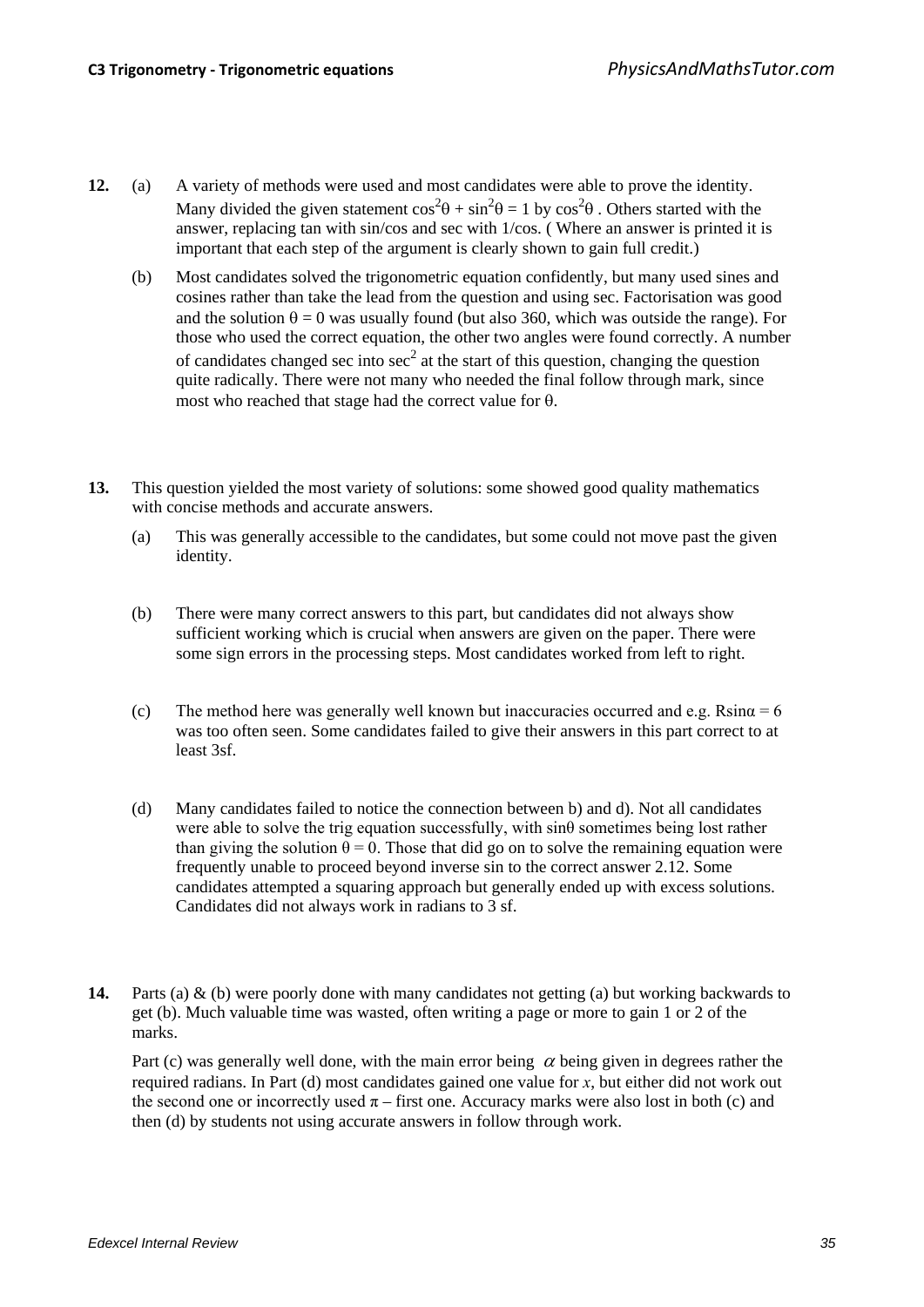**15.** Graph sketches in part (a) were often disappointing, with the tangent graph in particular proving difficult for many candidates. While some indicated the asymptote clearly, others seemed unsure of the increasing nature of the function or of the existence of a separate branch. Sketches of  $y = 2\cos x$  were generally better, although some confused this with  $y = \cos 2x$ .

Part (b) was usually well done, with most candidates being aware of the required identities

$$
\tan x = \frac{\sin x}{\cos x} \text{ and } \sin^2 x + \cos^2 x = 1.
$$

Although in part (c) some candidates produced a factorisation of the quadratic function, the majority used the quadratic formula correctly to solve the equation.

A few the omitted the second solution, but apart from this the main mistake was to approximate prematurely and then to give the answer to an inappropriate degree of accuracy (e.g.  $\sin x =$ 0.78, therefore  $x = 51.26$ .

**16.** While many candidates demonstrated a clear understanding of the method required for part (i)(a), there was widespread confusion over what to do with the minus sign, and far too many candidates who were happy with statements such as  $\sin \alpha = 5$  and  $\cos \alpha = 12$ .

Those who obtained 13 and 22.6 in part (a) usually went on to solve part (b) successfully. In (ii) most knew a correct definition for cotθ, but usually only those who formed a quadratic in tanθ were able to solve the equation successfully. Here, and in part (b), the instruction to give answers to 1 decimal place was occasionally ignored.

There was some use of graphical calculators to solve part (ii). An answer of 53.1 can be obtained quite quickly this way, but this does not show that this is the only solution in the range and so no credit was given. Whilst candidates can use these calculators in P2 they should be encouraged to show their working in questions such as this if they wish to gain full credit.

**17.** The examiners were pleased with the quality of many responses to this question, in the past the trigonometry topic has not been answered well.

Most candidates were able to start part (i) correctly, and usually they then substituted for sin 30 and cos 30. There were a number of processing errors, lost minus signs or 2s, in the final stage

to obtain tan *x* from  $\frac{\sin}{\sin}$ cos *x x* , but many fully correct solutions were seen.

In part (ii)(a) most knew the formula for  $\sin 2x$  but those who started with

 $\cos 2x = \cos^2 x - \sin^2 x$  often failed to use brackets carefully and were unable to establish the result accurately. In part (b) most used the simple substitution as expected but some candidates tried to rearrange the equation and often this led to errors creeping in. The final part of the question discriminated well. The most successful solutions usually saw the link with part (a) and

used  $\frac{2(1-\cos 2\theta)}{2} = 2 \tan \theta$ sin 2  $\frac{\theta}{\theta}$  = 2 tan  $\theta$  $\frac{-\cos 2\theta}{\sin 2\theta}$  = 2 tan  $\theta$  but often this was put equal to 0, rather than 1, and no further

progress was made. The stronger candidates sailed through all the parts of this question and produced some impressive solutions.